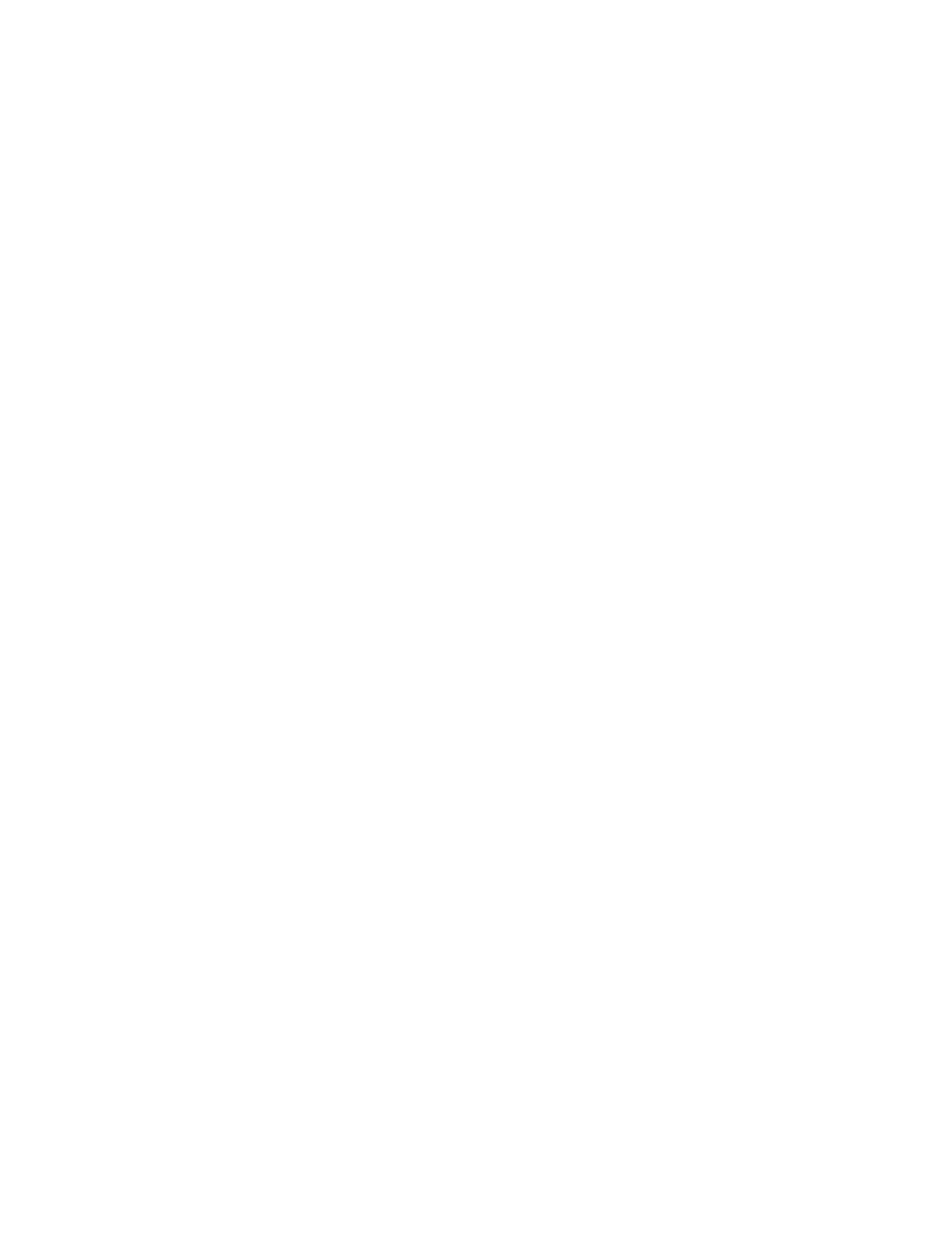## **daniel cockburn SMARTBOMB**

Ħ

 $\rightarrow \Delta$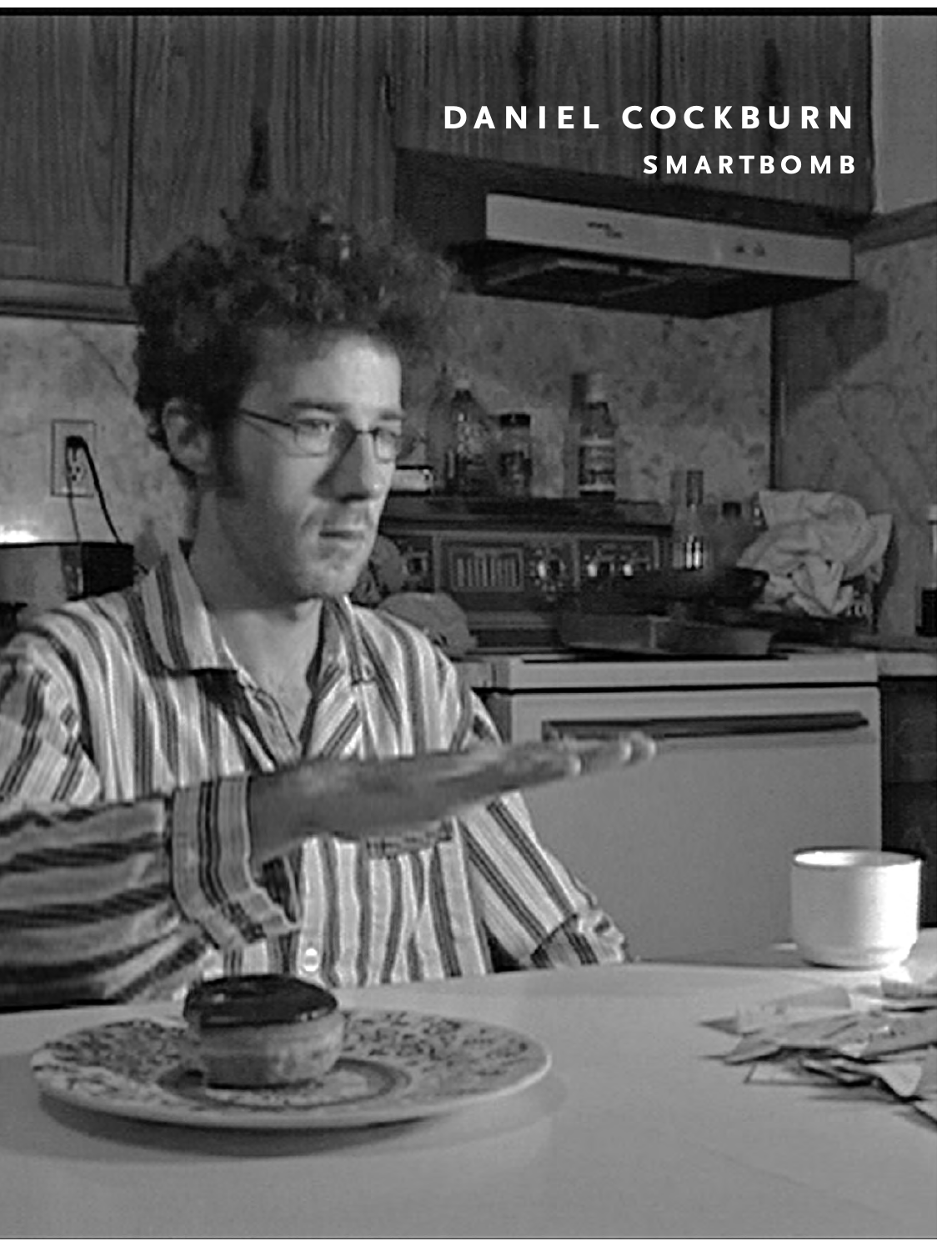e tells me his dreams sometimes when I run into him, which is more often than not these days. It seems we are intersecting, ready or not, but I can no more remember his dreams than my own. They are so fine I wonder which is more often than not these days. It seems we are intersecting, ready or not, but I can no more why they aren't busy gracing screens across the city, though that might ruin them. The act of turning them into movies would only make them less, and so they must remain between us as a promise – a promise I can't help forgetting.

In the pages of *NOW* magazine, Cameron Bailey picked Daniel Cockburn as Toronto's best new video artist, and I can only agree. He has a rare literary talent that he serves up with visual élan, smart design sense and a playful philosophical project whose deeply lived roots are leavened throughout with humour. In fact, he's most serious when he's having fun. And even though his works appear as audio-visual feuilletons (essayistic briefs, missives from the margins), they possess an uncanny narrative order (though it is a narrativity steeped in the 20th century, not the 19th).

Here in Toronto, we are living in an age of commissions. Not Zanuck and Meyer, but Charles Street Video and Vtape. Can you imagine making art on demand? Daniel can. And when these commissioned movies arrive at last, fresh from the hard drive, there is a palpable buzz in the often home-brewed evenings, balanced by an exactly proportional degree of disappointment in the afterglow. Oh, it's only … Except for Daniel. I don't know what it is. Perhaps the same thrill speckled rabbits get from choosing a moment to cross the road that most nearly coincides with oncoming traffic. Is it the sense that others are watching, or the more covert run of blood against blood? Whose is bigger? Faster, stronger, made to last? Not that the Canadian art scene is built on winners and losers – *au contraire*, the reigning philosophy insists that a democracy of attention be granted to anyone who asks. Is it any wonder the work often appears small and grey? But not Daniel. Not with all those borrowed movie stars swimming from the mix. And he hasn't left his Wittgenstein behind either.

The more often I see his videos, the more urgent becomes my necessity for them. Addictions are born in these oases of image. And I am not alone here. It's us now. We need these pictures, these thoughts on pictures, these new frames from which to glimpse the impossible.

**Mike Hoolboom:** You told me a dream once – in fact, you have narrated several, all of which I have forgotten. Am hoping you might recount again, so I can begin the task of remembering my forgetting.

**Daniel Cockburn:** I'm not sure if this is the dream you're thinking of, but it's the one I'm thinking of. It took the familiar shape of a horror-movie narrative; there was something terribly wrong with the world and I was the only one who knew about it. I found a Mini*dv* videotape in an alley and, as I picked it up, the reels

started to revolve, like in *Starman* (the *tv* show; I never saw the movie). Jeff Bridges could hold an audiocassette to his ear, telekinetically cause the reels to turn, and hear the contents of the tape. Now the reels were turning of their own volition, and I could not see or hear what was on the tape … but as I held it between my thumb and forefinger, watching the reels turn, I saw that the tape was slowly peeling a strip of skin off my fingers and winding it around the reels. I tried to drop the tape, but I couldn't, because my skin was inside it. I worried this process would continue until I gradually lost all of my skin to the inside of this Mini*dv* tape … but some more tugging managed to snap the skin and I dropped the tape to the ground.

Later, I was with a group of people (we may have been at a restaurant, though I think that first I was in a hospital emergency room inside a mall), seated near a woman about my age whom I had never met before … but, in familiar horror-movienarrative fashion, I Knew That She Knew. So I leaned over to her and said, 'I think there are some terrible things happening, and that you and I are the only people who can see them.'

She responded, wide-eyed, 'Yes! Exactly! For instance … ' and here she opened her mouth and pointed at a dark gap where two front teeth should have been. 'Look, I accidentally knocked two teeth out with my toothbrush while I was brushing my teeth this morning.'

This troubled me greatly; I knew that if teeth were so easily falling out of heads, something was amiss. She continued, 'But that's not the horrible thing. The horrible thing is that … ' (now she points at two white teeth farther back in her mouth) '… *these* are the teeth I knocked out.' Pointing back at the dark toothless gap: '*These* teeth are still here. It's just Not Showing Up Correctly.' This, to me, was perhaps the most upsetting thing yet.

I can't remember where the dream went from there. But here's another one I had a while ago: I dreamed the existence of a 1970s *tv* cop show. It was about an undercover policewoman. The whole series took place with her on an ongoing undercover assignment at a summer camp for incontinent elderly people. The heroine's name was Slapper Coleco.

My dream was only about four seconds long. It was a still image, a promotional image for the *tv* show. The image looked like this: a woman standing in a sunlit forest, holding a gun. Beside her, text: SLAPPER COLECO, UNDERCOVER SUMMER RUBBER PANTS CAMP DETECTIVE.

**MH:** Do your dreams come with laugh tracks and audience applause? Mine often have closing credits (which threaten, at least occasionally, never to end – some repression of pictures seems at work, entire dreams consisting of nothing but words that appear as images of language). I am sorely tempted to offer a backseat analysis of your dreams, as they seem ripe with pictures of a threatened body in the shadow of videotape, specifically digital video. Video and the body have been a duet since the beginning, when black-and-white portapacks were too heavy to carry around easily, and artists' studio practice refocused art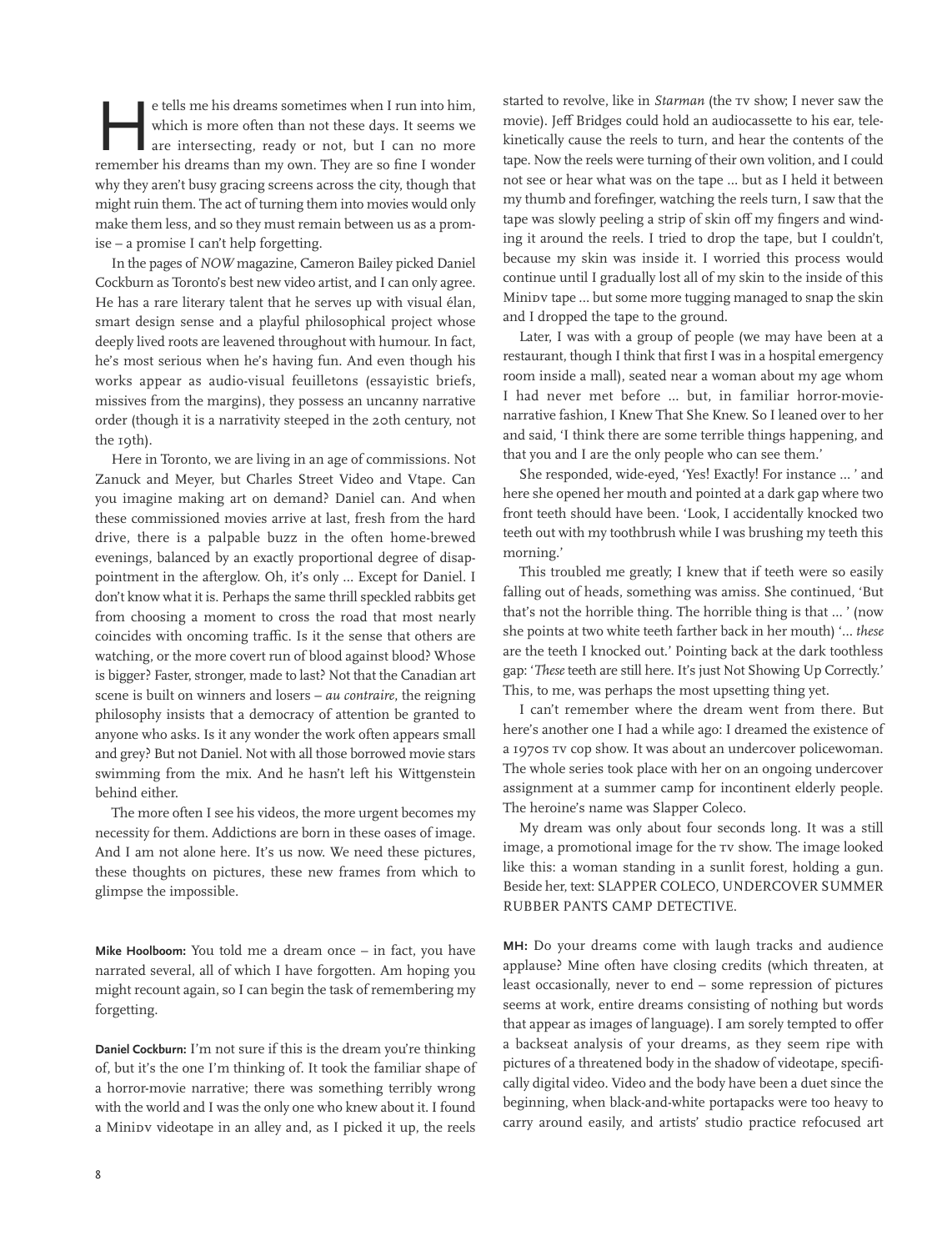matters onto the body, the videotaped body. You often appear in your own work, a fact I thought initially unlikely, perhaps because you appear to lack some necessary fundament of narcissism, but of course I don't know you so well. As your work slowly gains a public life, how have you begun to reimagine your body, which has been pried loose from its physical moorings and now exists (in always younger, presumably 'better' versions) independently of you, as an image?

**DC:** I can't think of any dream I had that included laugh tracks or audience applause, or any indication of a studio audience. That's so *tv*; my dreams are cinema!

To your question of body: I have a group of media-making friends who meet irregularly, and we sometimes set each other challenges ('obstructions' in the Jorgen Leth/Lars von Trier

model). A few years ago, we were speculating as to how each of us would deal with the parameters of a certain project, and one of the group said to me, 'Well, we know your movie won't have anything to do with sex!' This sentiment was laughingly echoed by everybody, including me.

That is to say, I have made it a habit of ignoring the body's presence in my life and in my motion pictures. To my mind, my body has been a mere conveyance for the life of my mind. You may disagree, since as a viewer you see only the result, not the intent, but my position as maker means I can see only the intent, never the result. (Once enough time has passed since the making of a video, the trueness of that statement fades to grey; I can look at *Rocket Man* and at the very least think it interesting that I am/was that fellow with blond tips and a beard.)

You mention that 'Video and the body have been a duet since the beginning,' but I wasn't around in any meaningful consumptive/productive sense for that beginning. I've come to video (via Super 8, 16mm and linear video editing) more or less as a 'user' in the Microsoft™ sense. The tools I know are the ones software companies deem worthy to provide, based on some sort of überdemographic knowledge they have of me whether or not I've ever filled out any survey (for the record, I'm pretty sure I haven't).

Digital video scares the crap out of me, moreso than film by a long shot. *The Other Shoe* was a not-very-veiled plea for the virtues of film over those of digitalia; *Metronome* alludes to the physical experience of life in a digital age; the/my body is presented as a thing stuck living out the mental loops of its controlling brain. Governor Schwarzenegger is condemned to the seven circles of digital hell in *WEAKEND*, and I think *Continuity* is the most explicit statement of digiphobia I've yet made. Tasman Richardson asked me after its first screening whether the scene in which I burned my hand with a cigarette was real; in



Rocket Man

answer, I showed him the scar, reaping and revelling in the perceived benefits of full macho I-sacrifice-myself-for-my-artdom. He was glad it was so, and made the pertinent point that up until that moment there had been ambiguity about whether I was 'merely' portraying a character or existing as myself in the time of the video. But at that self-immolative moment, the two merged into one; scripted or not, That Guy Onscreen was really burning himself, the pain was real and fiction blew out the window.

Four Addenda:

- 1. But I feel sorry for that guy who was me, though any apology is futile since it was my fault that I made him do that.
- 2. Since Tasman had to ask whether the burning was real, the moment must not have been fully realized.
- 3. Jubal Brown fully believed that I had burned myself but asked whether the preceding nerve-steeling swig of gin was actually water; in fact, it was straight gin, but I suppressed my wincing reaction so I wouldn't seem like a wimp. The effect of my steely self-control apparently made me seem like a wimp for drinking 'fake' liquor.
- 4. A few days after shooting that scene, I realized how stupid it had been, since the mark on my hand was just getting worse and worse, and maybe I'd actually have a scar … which would make me more like the scripted character than I would care to be.

Similarly (so similar, in fact, that it's probably redundant): in (repeatedly) shooting the final shot of *Stupid Coalescing Becomers.,* in which I unfall upward out of frame, I hurt my knees and they ached for days afterward. I never remember this fact when I watch or think about this video now. That guy onscreen has a lot to do with me, but he doesn't have much to do with right-now me at all.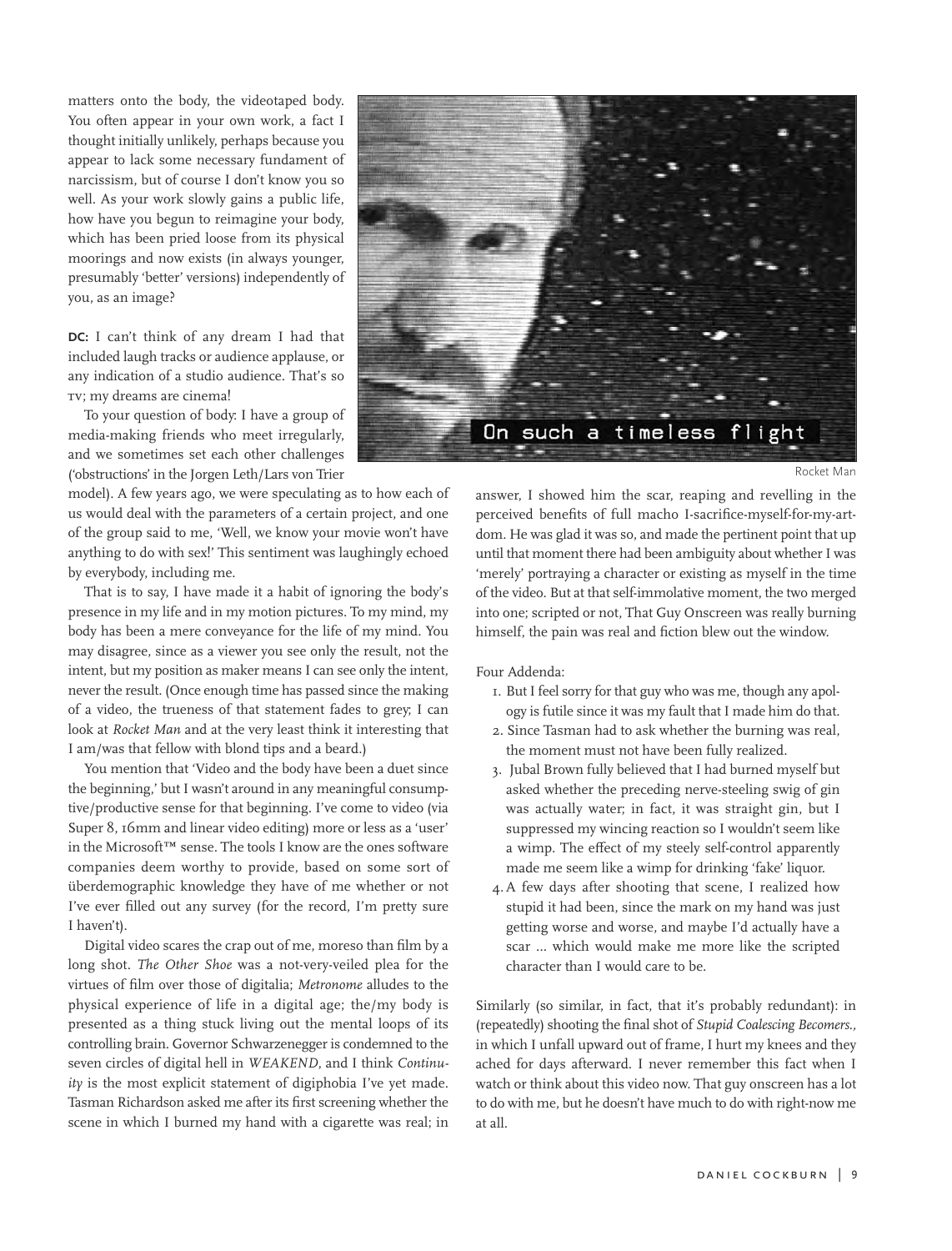

Continuity

Certainly I harbour a fear of film, insofar as I harbour a fear of anything that purports to represent the real but whose representation is not 100 percent infallible/unquestionable (i.e., everything). But digital video seems to offer the most seemingly perfect representation while also translating it through the longest and most cryptic series of incomprehensible procedures. I remember reading a *Film Comment* article about the impending release of *Fight Club* that said, in effect, 'with the arrival of this movie, film is no longer an index of physical reality.' An exciting turning point, to be sure, and also one I keep wanting to persuade myself we haven't passed. Whatever you say about it, a film frame is an object that bears the physical imprint of reality. A videotape is an object that bears an analogically encoded imprint of reality. This is still somehow acceptable to me – but once you get into digital video, and the tape object is merely a carrier for various file formats, for language that humans will never be able to comprehend (though they may have invented it), it seems somehow heretical that we should think the image and sound that spew out the other end of this tape/computer actually embody a connection to reality. Bearing a resemblance and embodying a connection are two different things.

I make things that, without the benefit of decoding devices I can never hope to comprehend, would be unintelligible to anyone, including myself – things that, without the benefit of said devices, would cease to exist, even though their rectangular plastic-and-code containers might live for ages.

Writing all this, I am extremely dissatisfied with my expression of it; my thoughts have been translated from various states and media into this final digital output via text via fingers. And, of course, to say it is untruthful because the number of links in this chain surpasses some reverse quota would be silly. Nevertheless, I am frustrated at the chain of translations that makes the seeming truth seem to recede.

So here's something else. You asked earlier, 'How have you begun to reimagine your body, which has been pried loose from its physical moorings and now exists (in always younger, presumably better versions) independently of you, as an image?' I recently visited the dentist and was told one of my wisdom teeth is rotated 90 degrees sideways, assuming it's 'showing up correctly.' It should be taken out but it's sitting right on top of a nerve, so the operation could possibly result in losing some sensation in my lower mouth. And I wondered what it would be like if I were to have my mouth go slack/disfigured, denormalizing my face and voice. Would I still continue to use my face and voice in my videos?

I realized it would feel difficult to do so without some acknowledgement of that face's/ voice's abnormality. And this made me realize that I therefore must currently be using my

physical audiovisual persona as some 'normal' or 'normative' manifestation – a body and voice via which I can express all of my concerns that don't really have specifically to do with body and voice. Were my actual body to undergo some change, I would feel uncomfortable about using it as an idealized vehicle – which is ridiculous, since it implies that I consider my current (youthful white guy) body-state not only normative but idealized. I don't think I have reimagined my body at all, in an actual sense, but my encounter with my inability to reimagine it has at least exposed some of my own hypocrisy to itself.

**MH:** Your attentions lie with models of subjectivity and cognition, using yourself as model. What stops this from being only narcissism? There are terrifying cruelties enacted around us daily, the *aids* pandemic continues to ravage large parts of the world, genocide continues in Indonesia – what does it mean to make video art in the midst of these punishing realities? Is it only a more rarefied form of escapism?

**DC:** I don't think art has to change the world, only the people in it. And escape can be a form of change, provided the escapees return to the world after their stint abroad or inside, and provided said stint is a fruitful one. I think video art that speaks not one explicit word to the problems of the world is as defensible as an equally 'escapist' conversation. Political discourse is necessary, but if every verbal exchange were graded against a quota of explicitly political content, there would be a sore limitation on the number of possible dreams – to say nothing of the number of implicitly political dreams.

How it's positioned is the greater difficulty/problem. My videos certainly have a narcissistic core – and, worse!, it's the narcissism of a well-off, white North American male - but your phrase 'using [my]self as model' is key. If I examine myself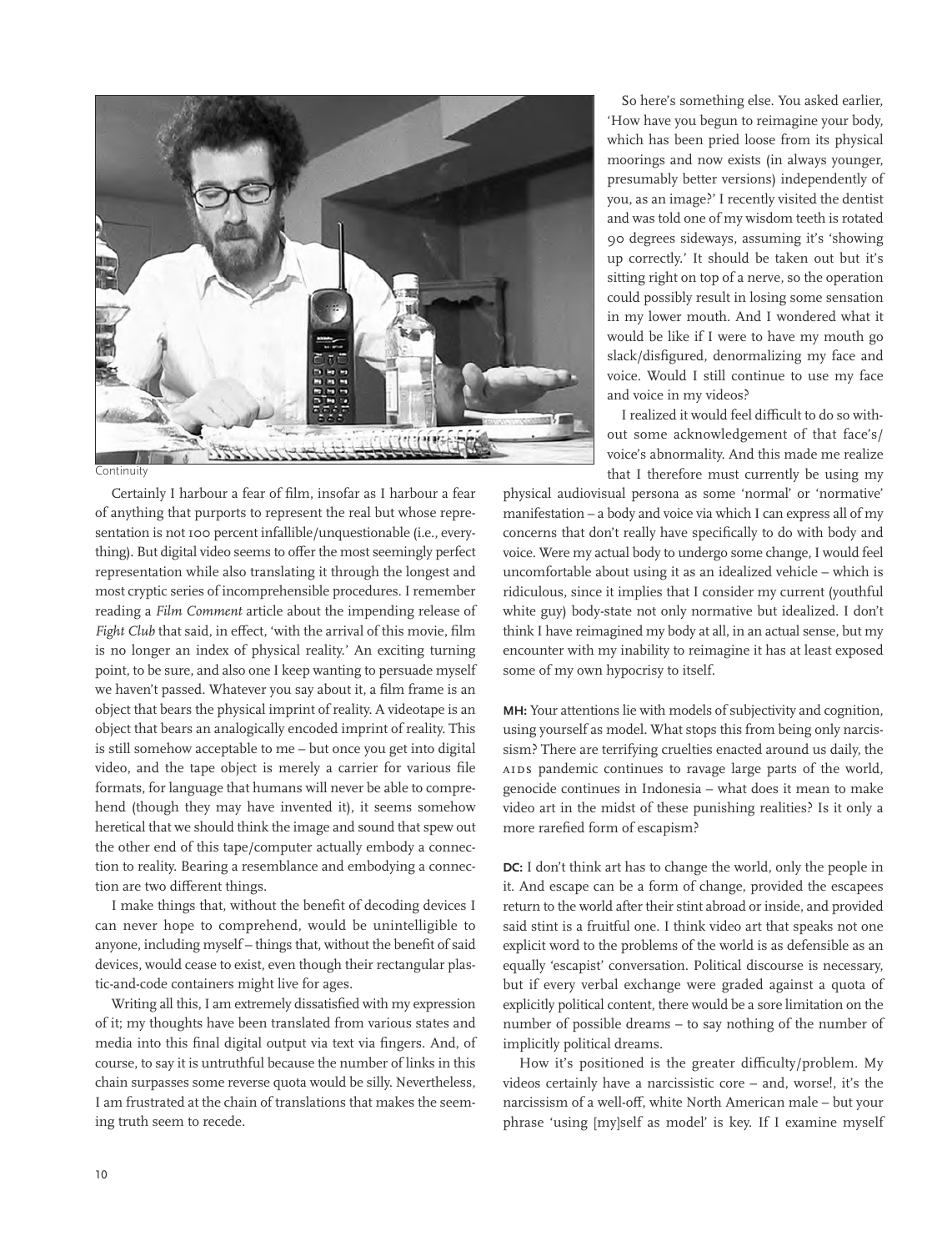closely and rigorously and honestly enough, it will be useful not only to me for my own reasons but to others for their own reasons. I'll be satisfied if people glean from my videos not 'This is what Daniel Cockburn is like' but 'This is what a particular welloff white North American male in the early 21st century is (or was) like.' I don't mean that I am submitting myself as a representative sample, a normative or ideal or 'model' citizen for timecapsule posterity (though this is a problematic subconscious tendency of my work I mentioned earlier); I mean that I am offering myself in my work as a self-expressing locus of various external tendencies at this point in time and space. My environment in large part has made me what I am, and from my work the audience may extrapolate various thoughts about that environment.

All of this, however, assumes people actually see the work. Current presentation modes ensure that my videos are seen only by a very specific slice of the population. Work away at work that will be seen by precious few? I can do nothing else, and few is infinitely better than none. To somehow preach the gospel of alternative dream-styles to the uninitiated and uninterested majority would, perhaps, if I really believe in all of the above, be less of a sellout. And anyway, I have not yet given up the ghost of narrative feature filmmaking.

**MH:** Doesn't your work rely on an audience already hipped to art recodings, savvy in the ways of stolen pictures, drunk and drunk again on deconstructive cocktails? Isn't this insular insider art, and isn't this the forever instance of Canadian art scenes? Hosting government-appointed screenings for the faithful, an audience of like-minded makers, where consensus is everywhere and who can even remember what you saw in the blizzard of the too many shows on offer? Politically, at least, this seems (the situation, I mean, not your work in particular) to be a large step backwards.

**DC:** I would like to think my work doesn't require that the audience be hip, savvy and/or drunk on art and deconstruction. Or, to put it another way, I think anyone even slightly schooled in our current mass media should already be sufficiently hip, savvy and drunk. Personal video diaries, amateur (read: non-Hollywood) narrative filmmaking, rejigging of iconic images and sounds – anybody with internet access should be familiar with these and other previously non-mainstream modes of making and receiving. And even if you don't have a broadband connection, as long as you've been watching some movies or television in the last decade, you're fully attuned to postmodern intertextuality (the contemporary version of which is certainly toothless, far from the critical weapon it was originally meant to be, but nevertheless it's a popularized form). The consuming majority accepts intertextuality in Michael Bay's *The Island*, video diaries on *Jackass* and cultural appropriation on fenslerfilm.com, so there's no reason they shouldn't accept like-minded fringe media.

Yet we know they don't. Audiences for fringe work are composed almost exclusively of fringe makers and people otherwise closely affiliated with the arts sector – and the latter set, I suspect, rarely exceeds the bounds of the former. This is at first encouraging (you get more applause from friends than you do from strangers), but eventually demoralizing. Where are the people who don't give a rat's ass about 'art,' who just want to see something good? They don't come and, frankly, I don't expect them to.

At this point, a greater obstacle than form or content might be modes of presentation. People will accept most anything if it's in a music video or on some crazy website; when they pay money to sit down and look at a screen, they expect to see movies. The parameters of what constitutes a 'movie' are broadening, but they're not yet wide open. So artists are left showing videos to each other in rec rooms that we rent with arts-council money.

This problem could be eliminated by revoking the funding, in the same way that a lot of bad art could be eliminated by dispensing with production grants. But both those tactics solve only the superficial problems. Ceasing production grants won't cause more good art (though it might up the good:bad ratio). Nor will ceasing exhibition funding cause the general public to seek out fringe work. We're in a holding pattern right now; nothing wrong with that, but the fuel doesn't last forever. What at first seems encouragement becomes lack of criticality; the community is so small and interconnected that I think people are terrified to express honest opinions of bad work – how, then, are artists supposed to get better?

Is the solution for video art and fringe film to enter the market – not the art or educational market, but the popular market? Sure, the popular market will not necessarily support the most worthy work; even in our current system, artists struggle to achieve a standardized level of compensation for their work. Every impulse I have with regards to this situation feels more capitalist than I thought I was. I'm not convinced that that is always awful. I'm not convinced, you may say, of much.

In summary (working backwards): my art is made for and shown in an insular insider art scene, but it is not insular insider art.

**MH:** Why can't artists produce work that conforms to more generally accepted media portals: the feature film or 50-minute television documentary? Why all this work on the signifier, on skewing the form, changing the way we show pictures or listen to sounds? Does it really make new experiences possible? I used to think so, but that would mean that fringe devotees would be exemplars of virtue, their happiness organs bigged up on all those hours of difficult light. But fringe media is hardly a guarantor of a better life, so why bother?

**DC:** Refusing to make your work accessible is not a sin, though doing so for no reason other than elitism or spite is plain silly, and I think that refusing in your creative process to acknowledge and incorporate the existence of your audience is at least a mortal error. Certain types of experience cannot be transmitted in the feature-film or 50-minute-*tv*-doc format, just as certain types of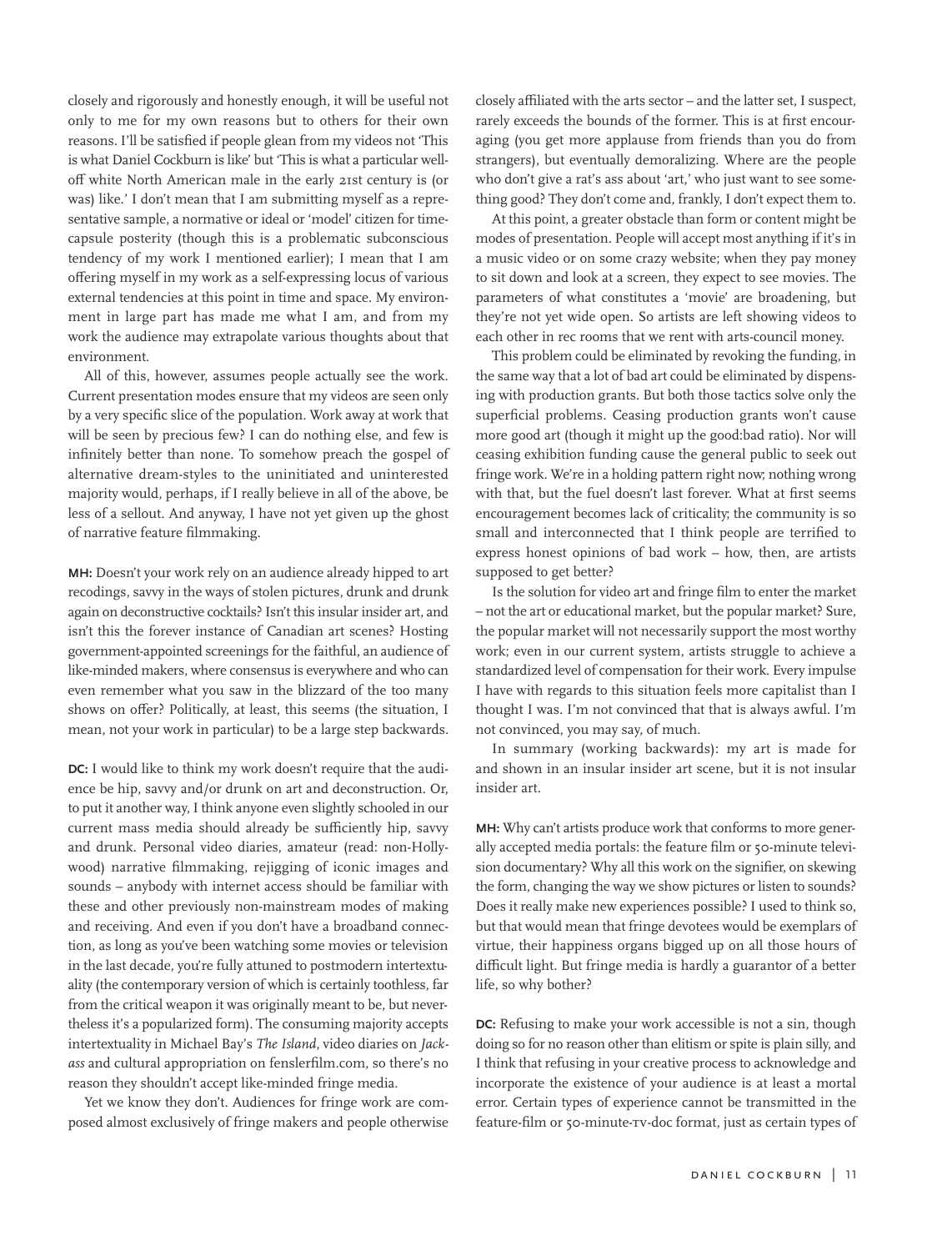experiences that those formats transmit so well are anathema to short-film or non-narrative work. Not all art has to be free, unfettered newness, but the spectrum of available art absolutely has to be an arena of possibility, otherwise what's the point? Form can be founded on a moral foundation, but that doesn't mean form will necessarily generate morality in the receiver. This is how communication works, and we have to take what we can get (and give what we hope can be gotten).

My experiences of fringe transcendence are pleasures like no other I know. Why shouldn't new pleasure be a worthwhile offering? Our happiness organs do get bigged up on lightbending – it's just on a very narrow spectrum of happiness. This is a problem if you mistake light-happiness for world-happiness, which is certainly the case for some of us who get a Subterranea Gargantua (Prelude)

certain horizon-broadening from fringe work and then seek out a repeat of that same, lovely, immensifying feeling at screening after screening, rather than going out looking for it in a world whose horizons have supposedly just been broadened. Every pleasure carries within it the seeds of addiction.

However deluded or realistic our motives, we who are familiar with experimental form and work are prepared to wade through the shit for the good stuff. The general public isn't, nor should they be. If a chef friend took me to a tapas restaurant that she highly recommended, and we ordered 20 dishes, two of which were mind-blowingly succulent, 14 of which were passable and four of which were repugnant, would I not be justified in refusing to return (especially if I knew the menu was entirely changed twice daily)? The festival-programming or curatedscreening format works for those of us who are already in the thick of things, but hoping that people open up to new ideas on the basis of an assorted appetizer platter is at best naive – and thinking that the appetizer platter is the only kind of meal there is is dangerous self-limitation at the individual and the community level.

A previously typed aside that no longer feels integrated but that I cannot quite bring myself to delete: the MuchMusic Video Awards just named 50 Cent 'the year's best video artist.' Video art obviously has a very different meaning for most people than it does for us. Not to say we're right and they're wrong, but the phrase's current majority definition obscures the existence of the type of work we're talking about. The only other 'video art' reference in the public canon I can think of is David Thewlis's portrayal of 'Knox Herrington, the video artist' in the Coen Brothers' *The Big Lebowski* – itself only half-public, but an underground cult thing of the above-mentioned order that I would love to see some experimental work attain (and anyway, you haven't seen that movie, or at least you hadn't when Mike Bullard asked you about it, so maybe you're the problem here) – which more or



less reaffirms the general cliché stereotype of video art=high pretension.

I feel my answers are growing increasingly committed to absolute diplomacy; my eyes are sliding farther apart from one another and soon I'll have one over each ear, resolutely seeing both sides of everything. Which will be great, except that I won't be able to see where I came from or where I'm heading.

**MH:** What kinds of experiences can't be relayed through mainstream portals? And what is it in your biography (real or simulated), or your work, that can't be dished up in familiar audiovisual formattings?

**DC:** The image-propagation world is growing; it's increasingly the world in which we communicate with one another and experience imagination. The more often pictures replace the world we live in, the more we accept dominant forms as a fundamental syntax. As advertising, feature films, *tv*, news, video games and the worldwide web converge, we need to remember that, for example, while moving images may not be the ideal way to convey foreign policy news, moving images that borrow specifically from advertising or video game forms can only limit such conveyance even further.

We can use images to explore alternate ways of transmitting and receiving – oh, but what ways are they? That was your question, wasn't it? I'll answer by first seemingly avoiding it for a little while longer.

Images are becoming less and less precious, and their connection to our world increasingly superficial and misleading (and this goes back to my greater fear of *dv* than of film). I think this leads us to regard our own lives as less precious.

Tarkovsky said, 'I think that what a person normally goes to the cinema for is time,' and he wasn't just talking about art-house audiences. All films offer an experience of time segments that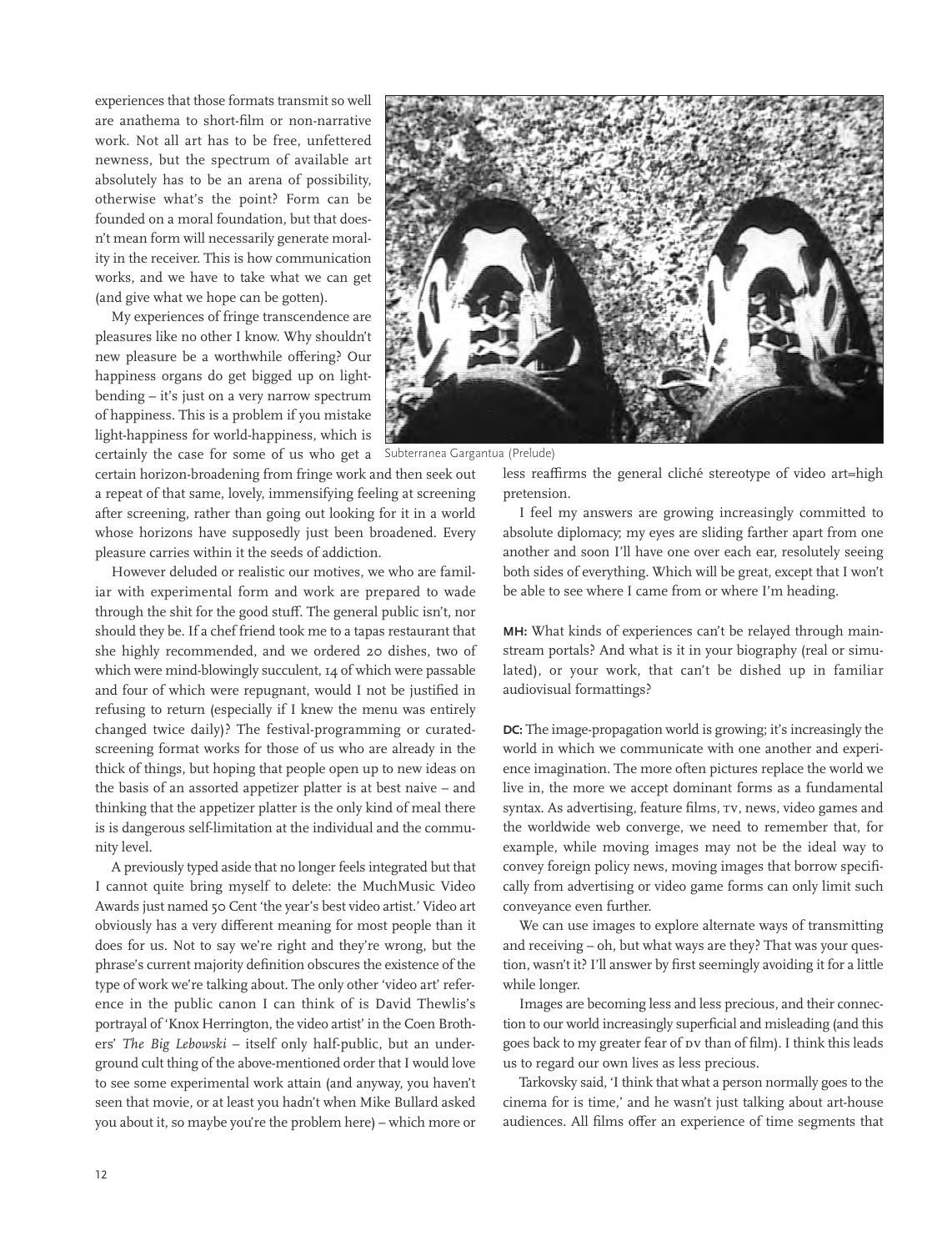have been elongated or compressed into a singular experience (otherwise why not just have a relationship with time on the street outside the ticket booth?). The current trend is one of speed and diversion; these have their uses, but at this point the fringe is where I have to go to find the alternative.

There is one place you can find plenty of static shots, and that is *tv* advertising. We have learned that slowness can be appreciated, but only briefly; slownesses thus follow one another with great rapidity, as refreshing as ice cubes shooting out of a volcano.

Gus van Sant's recent work (and he, I suppose, is on the fringe of the mainstream) is exemplary of current success in this regard; watching *Gerry* or *Elephant*, one becomes reacquainted with the pleasures of long-form attentiveness summoned forth by a slow-moving object, and I'd like to think I carry the taste for this pleasure outside with me afterwards. I'm convinced we'd be better off were the world at large (me included) more attuned to such things; longer attention span means greater capability of complex thought, means greater empowerment (and awareness on which to found your choice as to what to do with your power). I've made stabs at this kind of pleasure with *The Other Shoe* and *The Impostor (hello goodbye)*, placing single takes in a multiframe context, which I hope will point out their purity while distracting from and, sadly, destroying it. Not that I am fixated on slowness and the long-take aesthetic, or that I think we need to become a society of humanoid glaciers; *Metronome* and *Stupid Coalescing Becomers*. both seek to foreground time awareness via other means (rhythm and reversal).

You also mention my 'work on the signifier, on skewing the form, changing the way we show pictures or listen to sound.' I hope that in my appropriation I manage to express my relation to the current way in which I receive pictures and sounds, thus providing a model for my own thought, which can form a model for the viewer's. I can't imagine this would have as much chance of success on, for example, television, where in the first place image appropriation is illegal and, secondly, it would be subsumed into the background noise, becoming indistinguishable from its original sources. My appropriation videos are preplanned and highly controlled channel-surfing, as indeed is any montage; in this sense their pleasure is the same as the pleasure of narrative film. The other pleasure, though, is that of being taken on a guided surf through the media we've already consumed; this will hopefully spread the desire to reorder the contents of one's own brain to arrive at one's own conclusions.

If I still haven't answered some of your questions, prod further, prodfessor.

**MH:** I've always wanted to make a movie in paralyzing slow motion so that afterwards, after watching someone get off a chair for half an hour, or drink a glass of milk for ten minutes, one could leave the theatre and everything would appear strangely sped up. But of course these effects don't last; these perceptual oases are temporary effects, the crack cocaine of the picture world, soon requiring another hit to keep the senses from  reorienting. How to deal with our present deluge of too many pictures? Why bother producing when there's already too much, knowing that whatever you do will so very quickly become subsumed in the evening news, the morning headline, the restless chatter of celebrity?

**DC:** If by 'these effects don't last,' you mean they don't last forever, then I agree. But I also agree that they're temporary, and anything that's temporary does last, just not infinitely. And just because something isn't infinite doesn't mean it's not worthwhile – the pyramids have lasted quite a while, and they're likely to last a long while longer, but they are definitely not going to last.

I was about 13 when I saw *Midnight Cowboy*, and today, the one thing that stands out for me is not any of its famous lines or images, but a small speck of time in which Jon Voight defends his cowboy attire to Dustin Hoffman. 'Why do you have to make fun of my clothes?' he says. 'I like these clothes and I like the way I look in them. I feel good about myself when I wear them.' I was a teenager with an intellectual-superiority complex living in a small town, and this moment forced me ever so subtly, but consciously, to reconsider my sense of being better than a lot of people around me on the sole basis of personal taste. And that moment of consciousness is one I have returned to (or have had returned to me) over the years, up to and including even now, whenever associations conspire to re-uncover it.

Things get subsumed, but, as I mentioned, they leave residue, and that layer of intra-cranial grime can certainly last, and even occasionally contain seeds.

**MH:** Daniel, as usual, you put it so well. Grime that contains seeds, or as Jonas Mekas once asked, 'Where are we, the underground?' It's too much for anyone to bear, to carry the burden of representation for all pictures, all the time. Pictures, we imagine them (don't we?) as something evanescent, made of light, as light as air, and yet sometimes they're heavier than lead. And just as opaque.

I would like to shift focus and speak about a couple of your movies. Can you talk about *Stupid Coalescing Becomers.* (2:31 min, 2004)? It is a backwards time fantasy, a home movie redressed as science fiction. Would you briefly describe the movie and tell me how it came about?

**DC:** *Stupid Coalescing Becomers.* is a three-minute video with continuous voice-over. The images are fairly standard backwards footage: a cigarette burns from ash to fullness, a hammer wielding hand smashes glass shards into light bulbs, etc. The voice-over is a moral diatribe against the 'stupid coalescing becomers' who think they can avoid acknowledging the causeand-effect workings of the world by temporarily (but ultimately futilely, in the narrator's opinion) reversing time for themselves. The narrator's identity is ambiguous; even at the end, when a human body falls reversedly up and out of the frame, it's uncertain (unless you know me) as to whether this body is the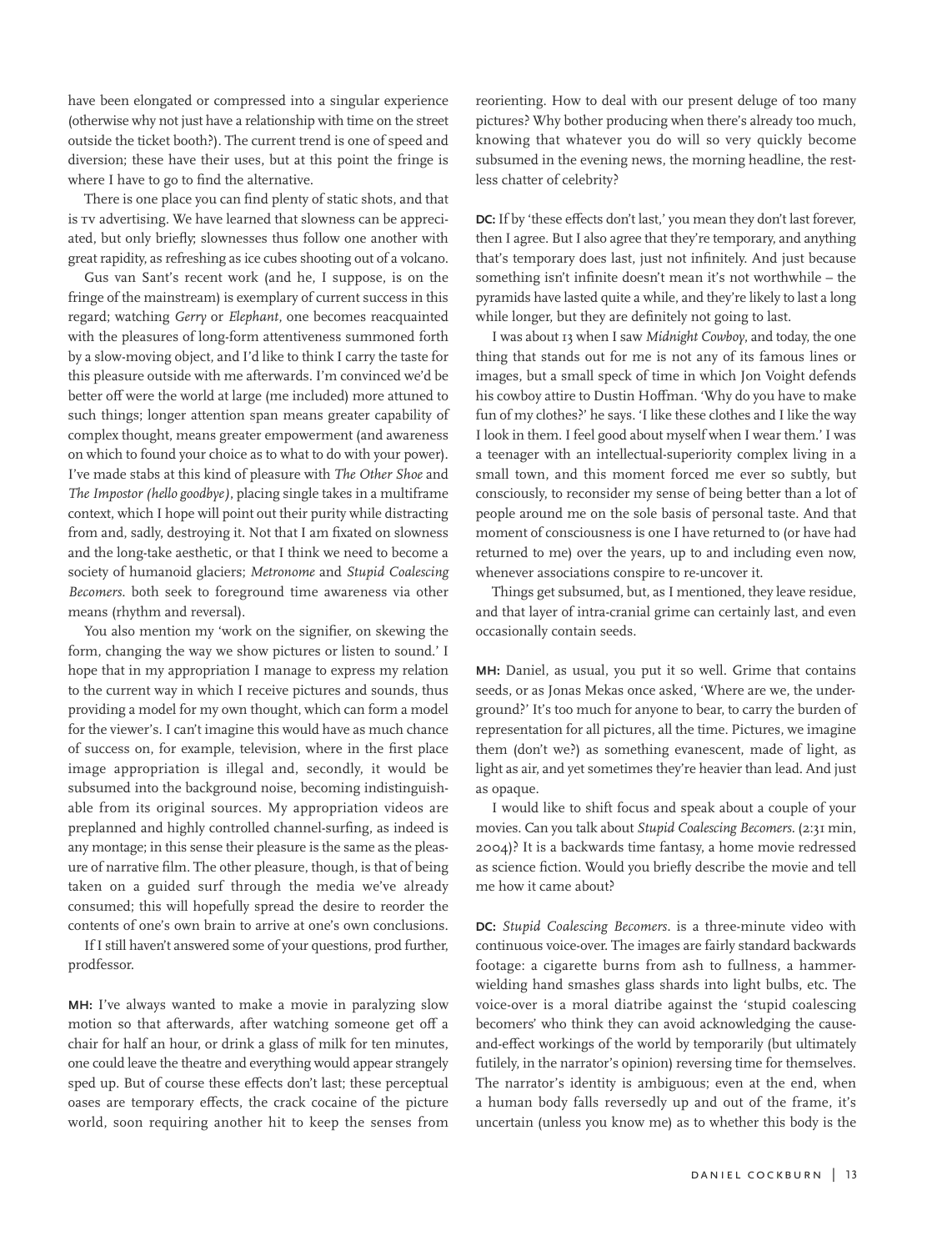

WEAKEND

narrator's or whether it belongs to one of the Becomers.

A few years ago, I met up with Jeremy Rigsby (artistic director of the Media City Festival in Windsor, Ontario) at the opening night of Toronto's Images Festival. I asked him at one point whether he had seen a Super 8 film called *Smartbomb* (the filmmaker's name did and does escape me, though it might have been Marnie Parrell), and he said there were too many experimental films called *Smartbomb*, and someone should make a film called the opposite of *Smartbomb*. '*Stupid … Flowers*?' was the tentative first title suggestion, but we gradually came to the conclusion that the opposite of an exploder would be a coalescing becomer. We both agreed that someone should make a film or video called *Stupid Coalescing Becomers.*, and I thought it would be lovely and hilarious if I could present him with a *vhs* tape containing said movie before he went home at festival's end. So I made the movie that weekend (adding the period to the end of the title for greater assertive effect, the three-word phrase having taken on a definite insulting third-person tendency) and gave him the *vhs* tape on closing night when I said goodbye. He got a good laugh out of it (my handing him the tape, that is), which was the sum of my original intent, to please someone and myself not with the movie itself, but simply with the fact of its existence.

Then, of course, I hemmed and hawed about it for a year and a half, vaguely thinking about re-editing, re-recording some voice-over … I can't remember if I made any cosmetic changes before mastering it and taking it off my hard drive, but I probably didn't.

The backwardness seemed a natural concept with that title as the starting point; I think I was leery of the fact that I'd already seen several experimental videos that year alone that took backwards footage as their main selling point: Saki Satomi's *M. Station Backward*; Eno-Liis Semper's *FF/REV*. I hadn't (and haven't) seen Jeroen Offerman's Stairway at St. Paul's, but I'd

heard plenty about it, where he learned 'Stairway to Heaven' backwards and sang it while people strolled past. Most of the ones I'd seen were good, but taken together it seemed like artists were in need of a new hook, and here I was making another backwards movie. So I think the voice-over grew out of a tendency to chastise them and myself for using a device that, let's face it, has been around long before that guy backwards-sang 'What a Wonderful World' on *America's Funniest People* back in the '80s. And, it occurs to me, my above description of the Becomers as beings who 'think they can avoid acknowledging the cause-and-effect workings of the world by temporarily (but ultimately futilely, in the narrator's opinion) reversing time for themselves' fits with your previous and implied definition of video artists/audiences as wilful self-oblivionizers.

**MH:** In the future, not only an iPod, but iDrives in iCars. iMovies already exist (you claim you make them yourself), and iJournalism we already see too much of. Now, let's see. Your *WEAKEND* (7:15 min, 2003) project turned Governor Arnold Schwarzenegger into a reflexive digital philosopher. Can you write about how this project began, how restrictions (prohibitions, taboos) can provide freedom, and why the governor is a particular apt figure (or is he?) for the new role into which you've cast him.

**DC:** How it began is the easiest question. Media-art collective famefame curated a program called *Attack of the Clones* for the Tranz Tech Media Art Biennial 2003 in Toronto. The call for submissions requested videos whose sole audio/video source was *The 6th Day*, a Roger Spottiswoode–directed Hollywood scifi film whose star is Arnold Schwarzenegger and whose subject is cloning. The idea was, of course, that all videos in the program would have the same  $DNA$ , so to speak – all clones of the original 35mm opus.

I want to answer the question of how restrictions (or, rather, let's call them parameters) can provide freedom. It makes me think of the Lars von Trier/Jorgen Leth film *The Five Obstructions*, in which von Trier gives Leth a series of assignments consisting of parameters to which Leth must adhere in remaking his own short film *The Perfect Human*. Leth breaks the rules in the second assignment and von Trier punishes him by making the next assignment devoid of parameters: absolute freedom. Leth retreats to his hotel room, where he laments, 'This is the worst one yet.'

We always have restrictions, more and less visible, when we make anything. You can't make a video that lasts longer than the life of the universe; you can't have a projection screen bigger than Ontario; you can't render explicit something you're too frightened to admit. It's simply a useful exercise to start out with a moredefined-than-usual parameter set. In the case of *WEAKEND*,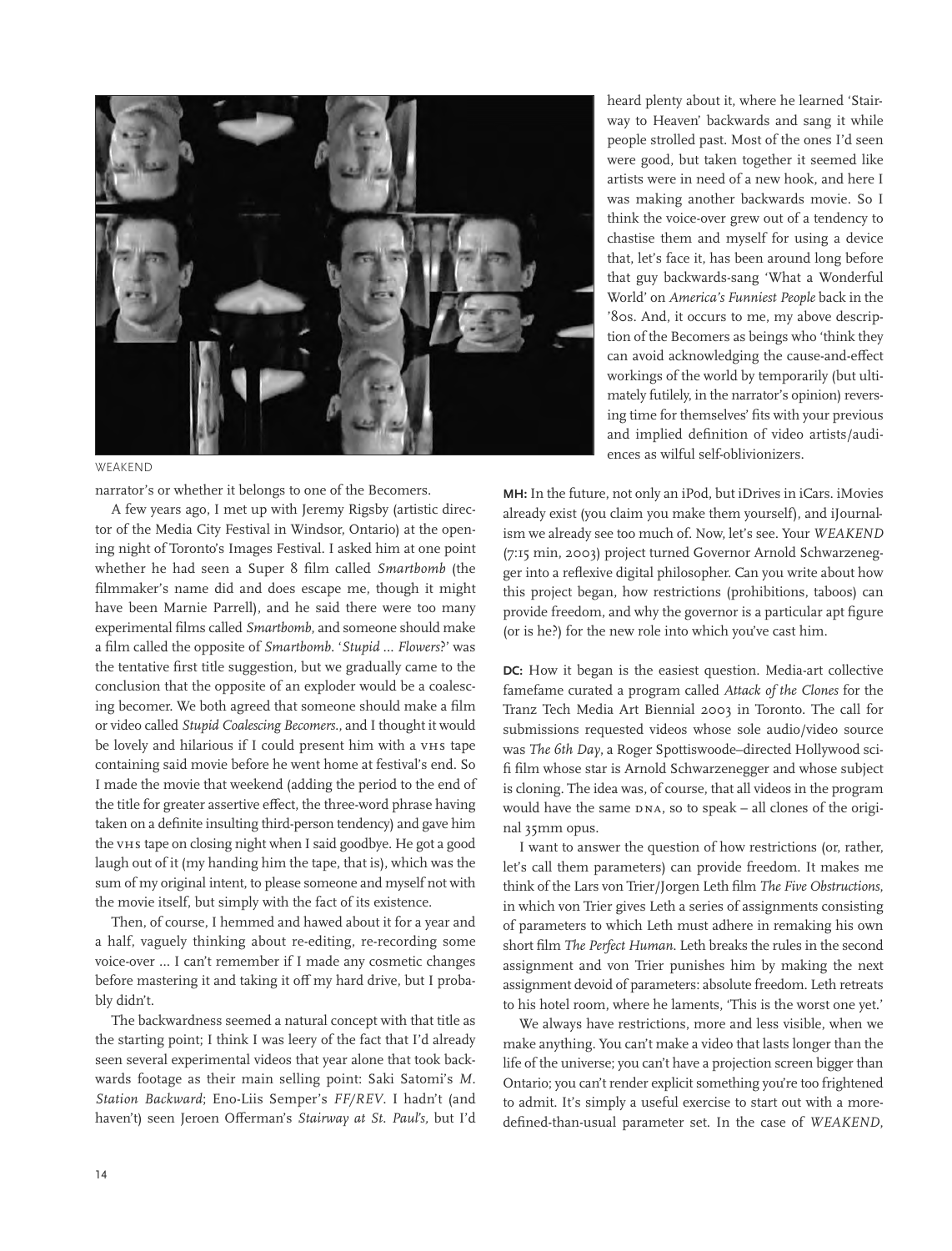my remix of *The 6th Day*, I was very excited about the project – until I finally watched the film and was so underwhelmed by its content and images that I felt sullenly noncommittal. The best I could come up with was a series of digital gimmicks to perpetrate upon Arnold, which would be fun but hardly seemed enough to hang a video on. So I felt I needed to give them some context and use (and also expiate my moral twinges at playing with Arnold so cruelly, doing to Arnold what I usually do to myself) by giving Arnold the epilogue in which he criticizes the proceedings.

By splicing together words, or parts of words, I have him speak a new text: 'You think you are a media artist because you control me with a piece of software? This is terrible. This is not natural,' and so on.

You know, I saw footage of Ronald Reagan's funeral, or at least memorial service, and Schwarzenegger was there, and he made the sign of the cross, but I could swear he made it backwards: updown-right-left instead of up-down-left-right. Mirror images of religious iconography do not often portend well, at least in my experience (of watching horror movies and other less interesting movies in which characters played by people like Arnold Schwarzenegger fight demons). It also occurs to me that perhaps the explanation is simple: the image itself was flipped mirrorwise for some purely pragmatic reason known only to the networks. Which itself is cause for alarm in ways I hope I've already expressed at length in this interview.

**MH:** We were both invited a couple of years ago to produce a short video as a reaction to the life and work of the late Canadian video artist Colin Campbell. One of the curiosities of this commission was that Colin had long been surrounded by über talents from the art world, but Lisa Steele, the woman who commissioned the project through Vtape, a distribution organization co-founded by Colin and Lisa, amongst others, approached only artists who didn't know Colin well. She always has an eye for outreach, and it was from this missionary position that the work advanced. I felt ambivalent about the results, particularly because Colin was dead, so there was no way he could defend or represent himself (why do I imagine defence and representation are the same?). To add this insult to his untimely death: a badly made piece of video art struck in his name. I was confused by your movie, *The Impostor (hello goodbye)* (8:48 min, 2003), when I first saw it: it was so archly ironic and spoke incessantly about death, but in an almost cartoon fashion, without any feeling at all, though there is much mention of tears. When I saw it I thought it was an image of an image of grieving. But now that I've soaked in it awhile and screened it more often, it's becoming clearer. I've crossed some threshold of your intention and am happier for it. I'm wondering if you can talk about its making and your thoughts about Colin.

**DC:** I hadn't realized that *The Colin Campbell Sessions* were such an outreach project. (Nor am I sure which video you're referring to as 'a bad piece of video art struck in his name' – all of them,

perhaps? Including your own?) Are you sure none of the artists involved knew Colin? I was under the impression that at least you had known him; you've certainly done well to foster this impression in eyes mine and public with your own Colin video and with much allusive talk and activity since. But maybe you aren't counting yourself.

Anyhow, it's funny if you are right about that, because my entire video is a response to my (mis?-)apprehension that everyone else in the program had been intimately familiar with and influenced by the man and his work, whereas I had virtually no knowledge of either. I thought it had been assumed that I, like everyone else, was a Colin-friend and Colin-ophile, and I felt I'd be a fraud if I accepted and took the money and got the glory – but then I figured that to come clean about this in the video would be even braver than declining the invitation altogether.

So, of course, my 'coming clean' is a little cryptic, and I've substituted a fictional dream about my fictionally dead father for my real misgivings about Colin. This is partly because saying exactly and artlessly what you mean is generally, well, artless, and partly because (I must come clean here!) I was afraid of saying what I meant.

Even as artifice-woven as it is, at its premiere I was very afraid that in so exposing my own ignorance and fraudulence amidst an audience of Colin's friends, advocates and aficionados, I was about to pour salt in their wounds and incur their wrath ('Who is this nobody who made us think he was somebody and then rubbed it in our faces after we'd already given him recognition?').

But the reception was warm, so either they didn't get it  $$ which would likely be a combination of their inattentiveness and my intent-obscuring crypticism – or I had managed to extrapolate from my feelings about my non-feelings about Colin a less specific and more resonant experience. I don't know how much I can agree with you that it's unemotional. Certainly it's inexpressive facially and vocally, as I usually am in my videos (I try to know my limitations), and you also call it 'cartoonish,' which reminds me that most of my videos (including this one) evoke audience laughter, which I get such a quick taste for that I forget the surprise and conflict I felt on first hearing it.

Alex Glenfield's music is the emotional anchor of the movie (Tarkovsky said that electronic music at its ideal could 'be like someone breathing'). I think anybody who finds *The Impostor* entirely arch or comical is focusing so much on the text that the music is not allowed to get under the skin. Alex composed and recorded it a couple of years before I was invited to make the video, and he first played me the CD while I was formulating the concept. I thought it would be appropriate for *The Impostor*, with its waxing/waning, loop-like structure, and when he told me the title and the sonic ingredients, I knew it was doubly perfect. He'd been thinking, he told me, about Morse code and its use as a means for soldiers to send messages to their allies during wartime. Would anyone ever have formulated a message for his enemy?, he wondered, a proposal that sounds melancholy and humane to my ears, and so he made this piece of music that is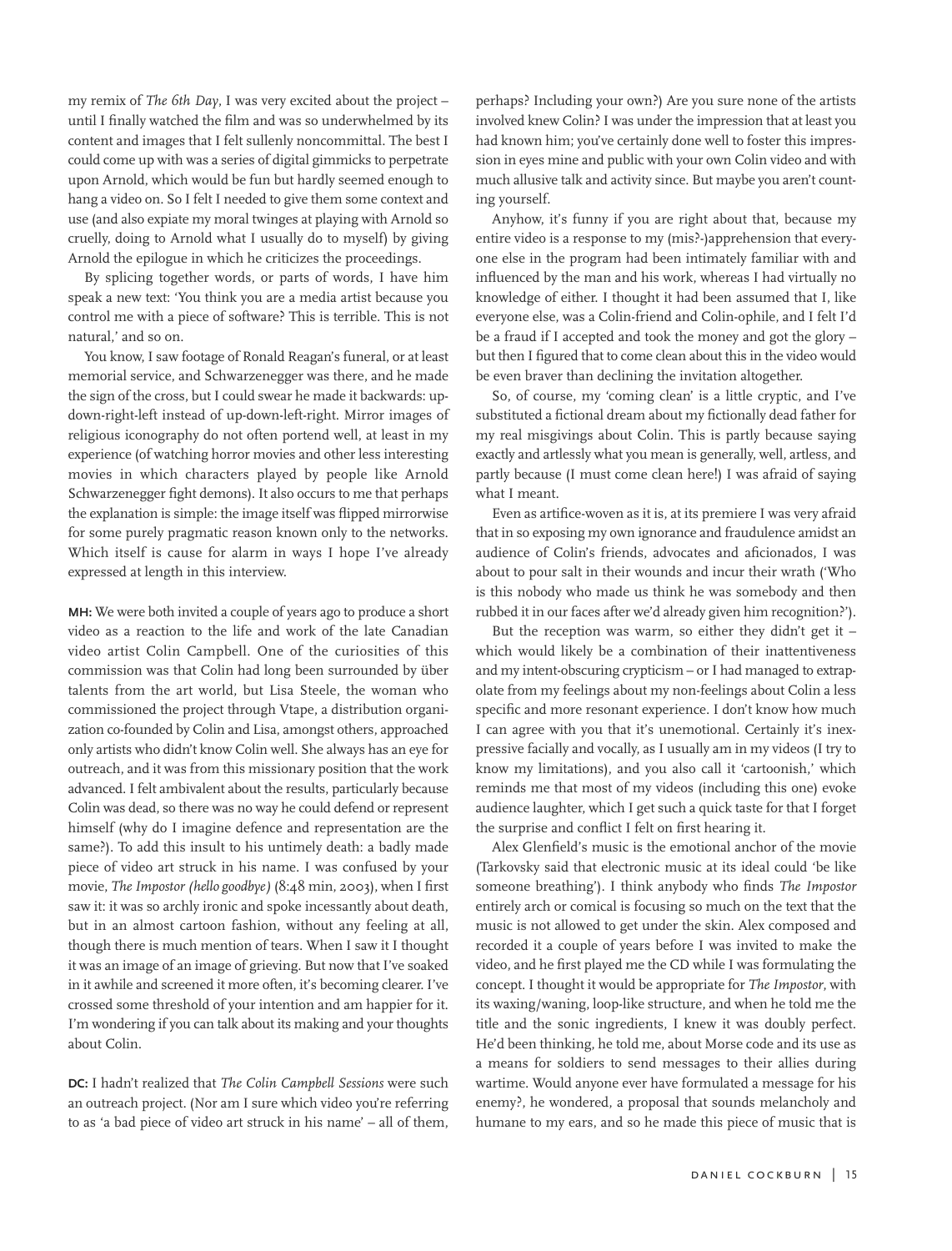the phrase *For my enemy* in Morse code, repeated and superposed at various pitches. (There is also, he later told me, a second Morse code phrase in the piece, but no one has yet been able to decipher it, and he refuses to tell.)

It seemed fitting, since the character in the video has an adverse relationship to his late father (who is also himself) – an antagonism born of disassociation, of one party's ignorance and the other's absence. If the video is resonant, it's because of his attempt to throw a connective rope over this chasm, even as a third aspect of himself scissors the rope into little bits. And this is a pretty good expression of the way I feel, or don't, about Colin.

By this I mean Colin is an influence at second remove; I understand his work by having heard people talk about it, by having seen work made in its shadow. So my work is the shadow of a shadow, a second-generation copy at best. For me, in the context of video art, Colin is like, for instance, Orson Welles (and I mean the Welles of *Chimes at Midnight* and *It's All True!*, not the Welles who made *Citizen Kane* and *Touch of Evil* and the other few that I actually have seen), or like all the Godard or Snow that I know enough about to pretend I've seen if the conversation doesn't get too specific.

And if we stand on the shoulders of those who come before us, then I'm standing on someone who's standing on Colin's shoulders, and I've gotten to this height to no credit of my own (no selfaggrandizing, this – by 'height' I only mean the point at which everybody now is at, as a result of everything made up until now).

And I want to build on what I'm standing on, not just fritter away my vantage point from atop the dead, yet it feels that to do so I have to wrest attention away from them, toward myself (because attention is a finite resource). I don't know if they are my enemy – I doubt it, in fact, for they have given me so much – but quite often I feel I am theirs (or maybe *rival* is a more accurate, less stinging though also less evocative term than *enemy*).

At any rate, I feel a need to justify or defend myself – even if only to myself, to make me happy. And as you imply, defence equals representation, so I can at least represent myself. That's *The Impostor*, and Colin, and me.

I am, of course, wondering what was the threshold of my intention that you crossed, and where you found yourself.

**MH:** I met Colin only twice, and he lit me up like a fuse before disappearing again into that swarm of adoring and remarkable friends that I am slowly getting to know as I continue this project of portraiture, chasing his echoes. When we glanced off one another, he seemed a formidable figure from the past of a medium I had embraced only recently. He was able to make magic when video meant black and white and bad sound and no editing, so his practice provides, just as you suggest, the necessary sediment, the firmament, on which we are having this discussion.

You make a gesture toward this ur-time with your tape, which is made in a single shot (no edits), as a performance for camera, a first-person funeral oration for your dead father. You deliver this

monologue in a manner Colin would have relished, brimful with irony. But irony is very low on my pleasure register; the joys of camp and kitsch have proven elusive – I am either not large or not small enough to appreciate them. The music you mention, I must confess, has breezed past four or five times now with hardly a notice, not that music requires notice to be effective, but I am fixated, as usual, on your performing presence. In this movie you play a self-conscious fairy-taler who narrates a dreamed deathbed visitation with dear old Dad and then hyperbolizes a moment of response at the funeral. Your inheritance, you insist, relies on the volume of tears you can wring from your audience. This is all recounted in such a studied fashion that the first few times I watched I felt nothing but far away. Is this the theatre that old Brecht had in mind? The alienation effect, the ability to study the scene in front of you without the mess of identification. The truth is, I still don't find it moving, but as George Lucas once said, hitting a cat on the head with a hammer is emotionally stirring for audiences, and anyone can do that. I once felt Colin's passing deserved more, but no longer. I don't believe your movie needs to reach past itself to provide emotional transport for strangers. Nor to provide a stage for our emotions, or to demonstrate how emotions are made (oh look, they're crying, no wonder I feel sad). Instead, your movie offers the more vicarious pleasures of the meta-verse: not emotions, but emotions that are about emotions. And this is familiar ground to me. All of my dreams take place in bookshops and cinemas. I know it must have been different for previous generations, perhaps for someone like Colin, who could dream of something like primary experiences, actual encounters, instead of reading about them in a book inside a dream. And then, of course, there are the generations who came before Colin, some born before the unconscious was invented. What hope for these brave men and women who were left no apparatus to dream with?

**DC:** I'll begin with a technicality: it is true that *The Impostor* is made in a single shot, but it's not entirely true that it is without edits. There is one not-quite-hidden but not-usually-noticed dissolve that enables me to present an 18-minute take as a nineminute (hopefully invisible) split-screen. (I feel uncomfortable saying this, as if I were Hitchcock letting the dead mother out of the bag just because it seemed a fitting thing to do in the middle of a chat with some decent fellow down at the press club.)

I always run into this problem of doing things I know are alienating not because of any really marvellous reasons that Brecht might have had, but because that's the approach I identify with. The alienating tactic isn't alienating to me, not at all; it's the expression of how I feel about the material.

Hal Hartley described himself as a scientist carrying out an experiment, telling the audience what's going to happen before it happens, making them recognize that the movie they're watching is just a shred of film passing past a light bulb. His aim is not to destroy their emotional experience – quite the opposite. When this experiment succeeds, it creates a kind of magic – not only are we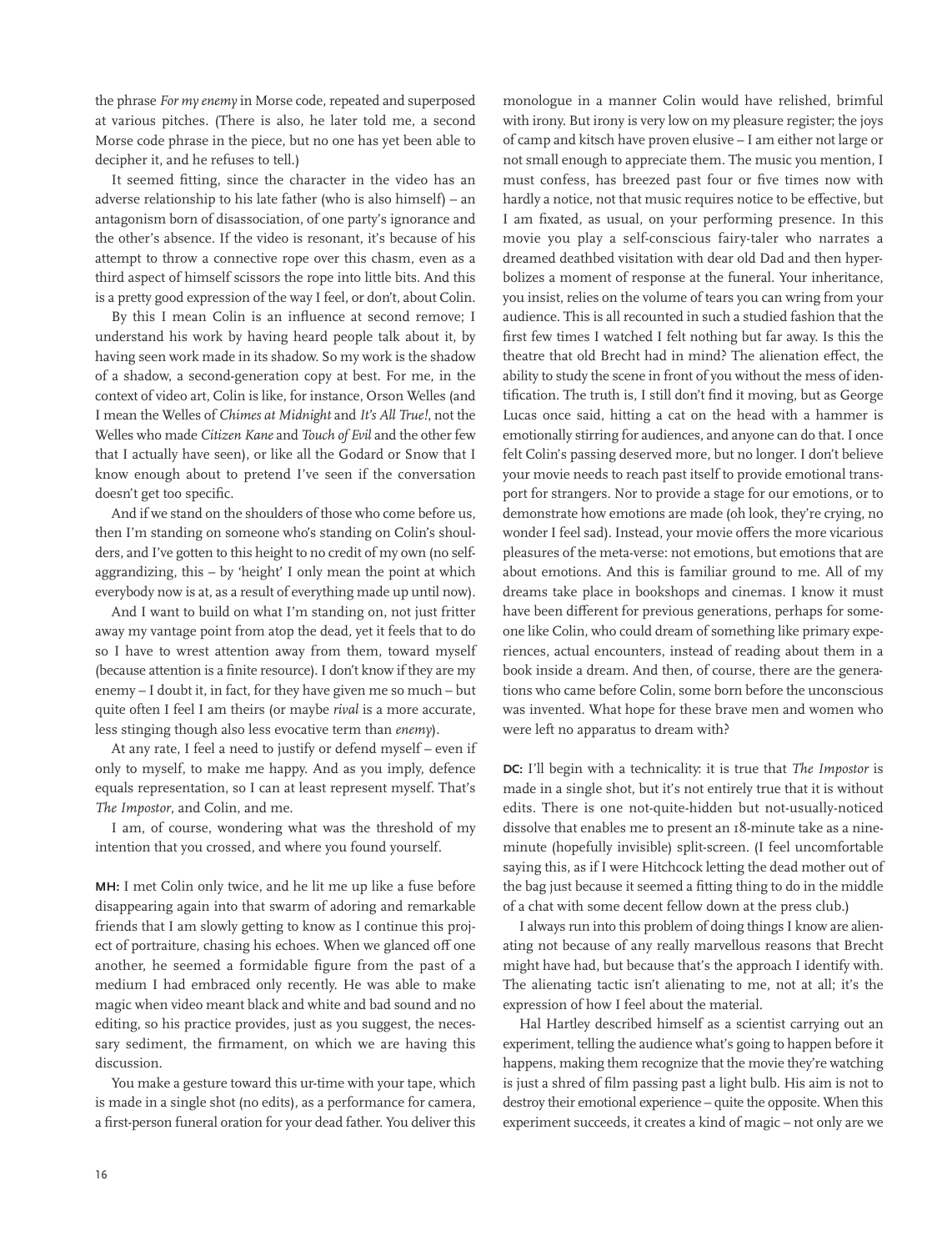involved and invested, in spite of ourselves, in things we know to be untrue, but we are aware that this is the case, that we have this desire. In his view, this bald-faced suspension of disbelief is a fuller goal than the conventional one of total immersion, which he calls 'emotional effect as opposed to emotional involvement.'

I read this in an interview years ago; looking at it again now, it seems I internalized it enough that I applied its method to an artifact composed of its own method's metaphorical ingredients: *The Impostor*'s introductory remarks give away the ending, the lab scientist foregrounds the film strip's passing and both onscreen figures reveal their identities' shared artifice.

**MH:** What a terrific answer – even your sidesteppings are terrific. I hope you are not feeling that my intention is to keep you spinning round the centrifuge until all your features flatten into some grotesque, uniform, two-dimensional space. The grotesque is best appreciated in three dimensions, don't you think?

**DC:** In Borges' 'Funes the Memorious,' the narrator has a conversation with a man incapable of forgetting anything, and expresses his anxiety thus: 'I thought that each of my words (that each of my movements) would persist in his implacable memory; I was benumbed by the fear of multiplying useless gestures.' I know this interview is creeping along, and it's because of the anxiety I feel in committing words to a likely life beyond my control. This anxiety manifests as half-compulsion to make the words right, half-reticence to make them at all.

So for now I'll keep putting it off by resurrecting the words of others, throwing zombie texts up in front of myself as a front line of defence. Atom Egoyan wrote, in the foreword to your *Fringe Film in Canada* book: '[I]s the traditional grammar of cinema a direct expression of how we dream? Do we dream in multi-angle coverage, with static masters, close-ups, tracking shots, and pans? Do we never cross the magical axis, except when we wake out of our sleep in terror? Is this why the language of early cinema came so quickly – because we've been playing it inside our heads forever?'

I heard him espousing this theory in a radio interview a few years before I read it (and, I imagine, before he wrote it), and when

I first heard him (paraphrasing himself before his time?), I thought, 'How wonderful, how true.' But now I'm more inclined to think it's something a film director would say and a film student would believe. It certainly has the ring of aphoristic truth to it, and it still pleases me, but I'm more compelled to believe that Egoyan's connection is backwards. The contemporary language of dreams is indeed the language of cinema, not the other way around; the language inside our heads has come to us because we've been playing it to ourselves incessantly for the last hundred years.

We dream about our apparatus, or at least in its language. Maybe the pre-cinema people were tied to other machines and languages, maybe they dreamed more words than we do. The dreams of the even older past are still around, but I don't think they're compatible with our dreams. Our dreams are noisy and addictive, and I think they drown out the old ones.

My friend had a dream once in which he opened a book, read it in its entirety, closed it and awoke. Now, that's what I call a dream! But of course it's still using the language of an apparatus, just an older one. I wish I dreamed more about bookstores. Borges dreamed about texts (and about dreams, ad infinitum), and he put the 'words' outside the parentheses, the 'movements' inside. His words were the primary experience, his body the secondary, but what else could be expected of a dreamer whose apparatus was the library?

The hope for those brave gone people, as you mentioned earlier, might be that they need not fear the multiplication of their gestures, useless or otherwise. (They may well have not even understood this fear, except dimly, abstractly, as a literary or pre-literary fantasy.) They can rest in peace – if silence, invisibility and stillness amount to peace. Though if they do, then I wonder what hope for us.

**MH:** Are stories a way to 'kill' time, a way to foreshorten the drift I feel settling in as each day trips past, heedless, joining all the other small habits of all the other small days in that pool of forgetting I insist on calling myself?

**DC:** Stories are a way to reacquaint ourselves with time, which can also mean reacquainting ourselves with mortality. I saw *Broken Flowers* a few weeks ago, and I can't say I thought it was thor-



oughly great, but there were a couple of minutes during which I knew I was going to die. I write it now and it just feels like words, almost like a lie, but for that brief time it was a new understanding, intense and acceptable. I knew it was new, and I also knew it would probably leave me soon, and it did.

The Impostor (hello goodbye)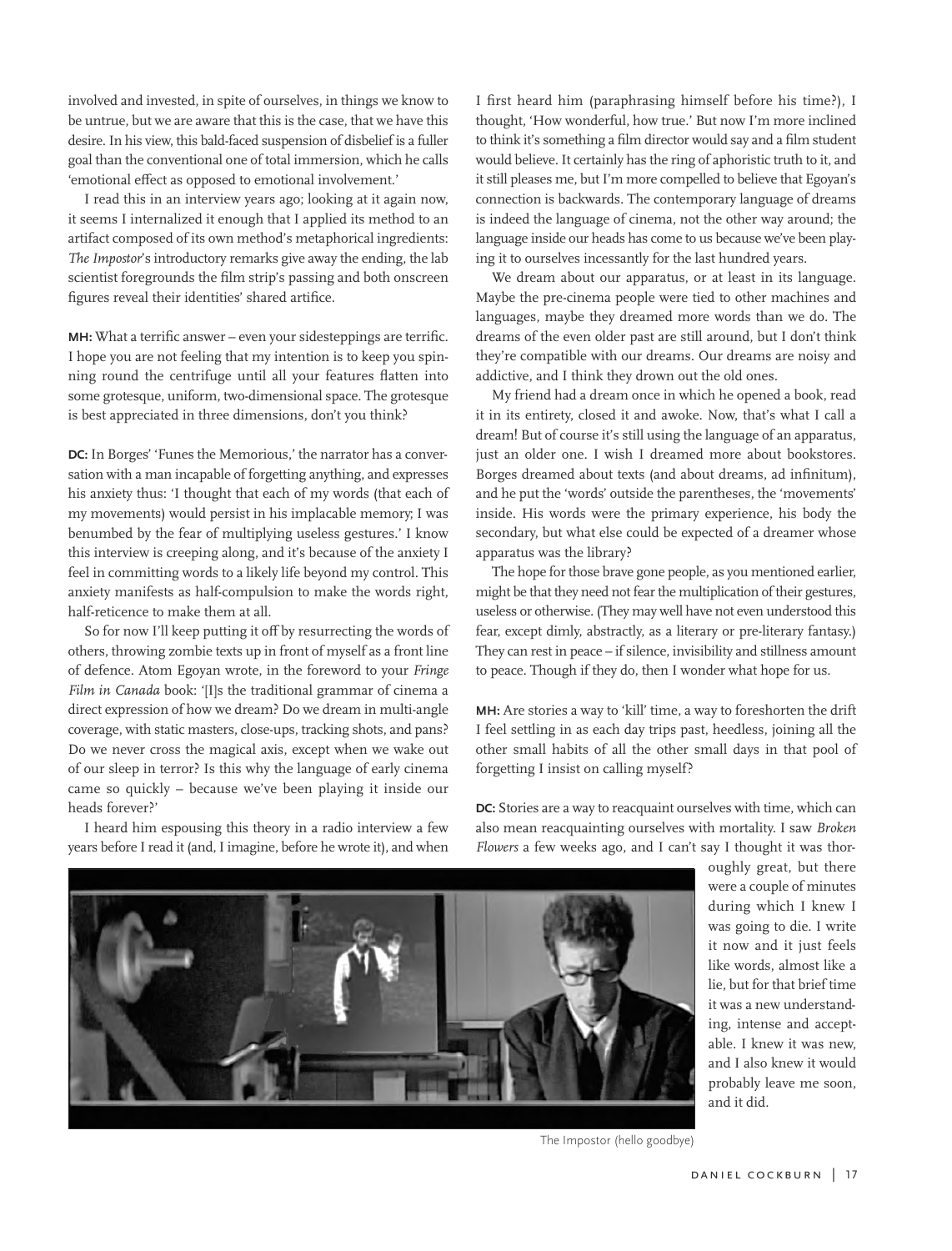The fact that I have absolutely no recollection which part of the movie's 'story' (in the sense of 'plot') brought this on shows, I think, that it was not a purely plot-based epiphany, but rather one enabled by some temporal experience.

**MH:** Take heart, we are nearing the end. But not before you scribble a few words about *Metro nome* (10:40 min, 2002), your breakout hit. I remember when James Benning released *American Dreams*, the Hoberman review in the *Village Voice* asked: *avant-garde mvp?* And something of that shadow hung over *Metronome*; it was just so smart and hurting and funny. If I'm remembering correctly, it was yet another commission, and features yourself, of course, the last beating heart of the video fringe. Or the first one. What might be curious, for the singularity trackers, those in

search of an artist's interiority, is that this movie, which so flamboyantly and elegantly demonstrated your own, is largely made up of other people's pictures. Do you see what I see?

**DC:** Yes, I suppose I do.

But to agree feels a little too close to an admission of defeat, or at least defeatism, taking the stance that all worthwhile images have already been made, so there's nothing left to do but shift them around like puzzle pieces. The famefame group seem to occupy this position (or, at least, they seem to profess to occupy it). The extreme aggression of their reorganization is an attempt to annihilate received pictures and, hopefully, reveal something behind. I think the project is a good one, but I can't agree with its despairing impulse. If I thought there were no more new images left to be made and/or found, I doubt I would be very interested in looking at them or working with them – or, at least, I would no longer be able to convince myself that doing so had more to do with joy than addiction.

It is very true, though, that the invention of imagery is not my strong suit. The images I shoot myself (or get friends to shoot for me) are usually illustrative of ideas but not seductive in their own right (this is a discredit not to my friends' shooting skills, but rather to my imagistic imagination). The pictures are there to support the narrative throughline, and I'm capable of making them do that undistractingly, while also ensuring that they don't look crappy, but I have made relatively few shots I find really aesthetically pleasing. The single widescreen shot of *The Impostor*; portions of *The Other Shoe*'s black-and-white 16mm slowfall; certain compositions in *Doctor Virtuous*, *You Are In A Maze* and *Stupid Coalescing Becomers.* – not much else really springs to mind.

*Metronome* is all about a mind formed by the images of others, so it's only fitting that it be comprised in large part of pictures from outside. But I'm less interested in that nowadays, maybe

# every night, the man heard his upstairs neighbour

### hit the floor.

The Other Shoe

because I've done a couple of post-production-heavy remix projects and I feel like I want to get my hands on the world again. Maybe because I've seen so much remixing and puzzle-piecing even in the three years since I made *Metronome* that I feel that confining ourselves to existing images is a deader end than trying to make new ones. And maybe because I know this is something I need to practice, to get better at, because I've always known that thinking in pictures can go farther when it's combined with invention, aesthetic and otherwise.

I'm a singularity tracker too. I understand they used to be called auteurists.

*Metronome*'s conceptual starting point is my attempt to keep a steady beat for an extended period of time. It's a 'day in the life' movie, from breakfast to bedtime, with me pounding my own chest at 144 beats per minute in sync with a constant table-drumming on the soundtrack. A just-as-insistent voice-over makes a fairly deterministic and despairing relation between meter/order/ loops and the experience of repetitive thought patterns.

The monologue acknowledges its debt to other monologuebased movies I've seen (repeatedly, in many cases), and goes on from there to speculate on how two decades of moviegoing has insinuated certain aesthetic and ideological beats into the polyrhythm that is my psyche. Footage from narrative feature films (primarily Hollywood, with a focus on science fiction and its love-hate relationship with order) is intercut with the mefootage; both sets of images are for the most part illustrations of the internal monologue. I could also say it begins with a Wittgenstein aphorism via Steve Reich: 'How small a thought it takes to fill a whole life!' – in a way, that says it all (how could it not?).

**MH:** My previous question still waits answering: how is it possible to arrive at something like auteur moments via quotation? How do you manage to express your subjectivity through others' pictures?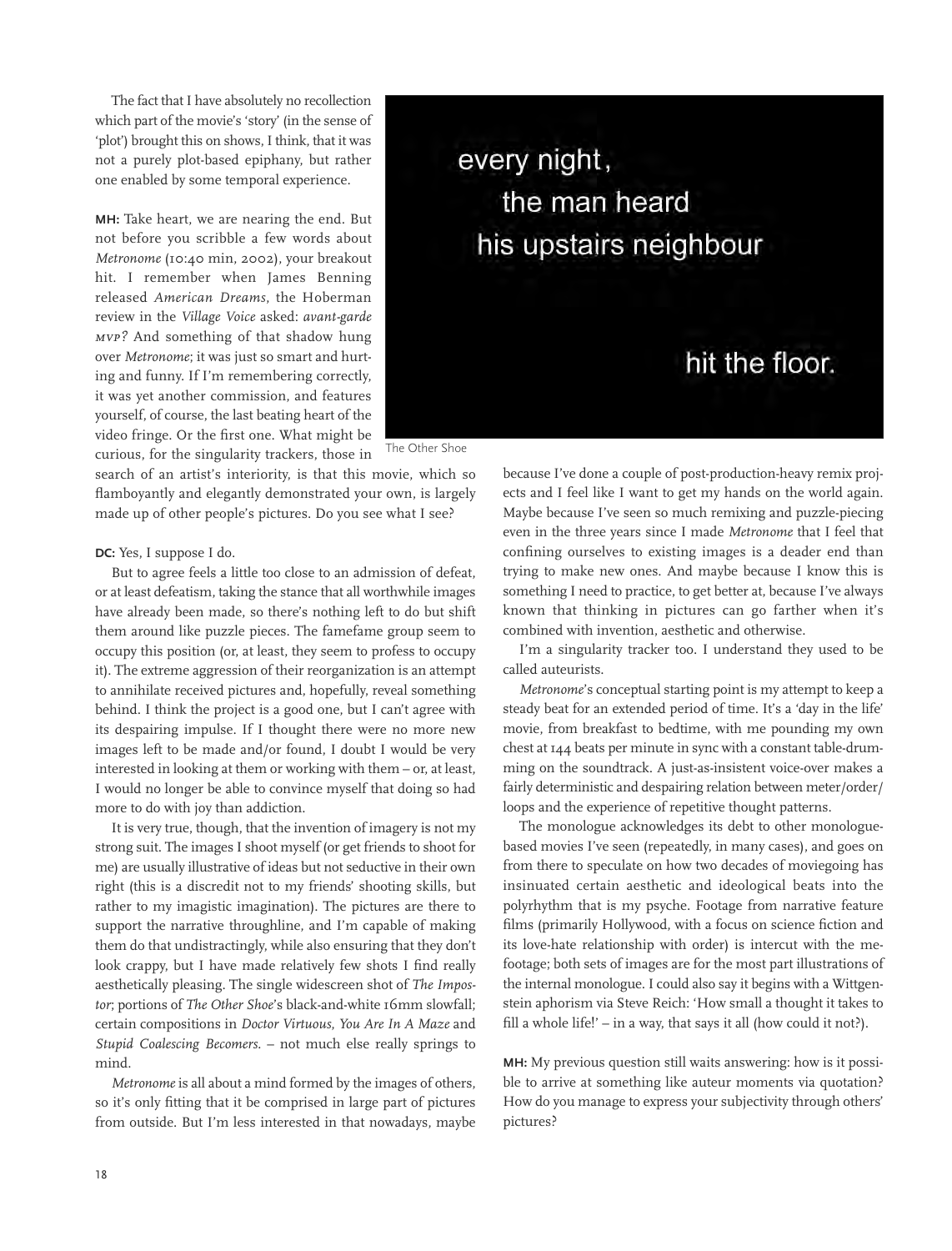

there are plenty of such image-makers, neither I nor anybody else knows about them. I don't see how it would be possible to learn from such an example; if the task is to be invisible, where do you find pictures of your role models?

I understand 'subjectivity' to mean a singularity through which the world is passing in a particular way, in a particular order, 'a piece of the world through which the world looks at itself,' as Italo Calvino described his Mr. Palomar describing himself. And since a subjectivity can't take a picture of itself, it can only take a picture of the world. I suppose the goal in selfexpression is to take enough pictures of the world that the viewer undergoes an analogue of the self's experience. And if that world the self is taking pictures of is already full of other people's pictures, then so be it.

The Other Shoe

**DC:** I hadn't realized you asked that. If I were limited further – e.g., if I were unable to write and perform voice-over – then personal expression would be harder for me to achieve – though didn't I say in talking about one of my remix movies that I liked restrictions, parameters, limitations? So strange that this conversation, which has taken months, is going to be compiled into a single something that will take minutes to read. Contradictions and redundancies I would have never noticed, separated by weeks, will arrive on top of one another.

At any rate, I do have all these other tools at my disposal, to say nothing of montage. In *Metronome*, you could say that the appropriated footage is like a *pov* shot, and the footage of me is a reaction shot. My voice-over, in connecting the two, fulfills the function that would in classical cinema be fulfilled by my eyeline. This might in fact be more subjective, since it's a shot-reverseshot alternation motivated by the mind's eye rather than the retina's (of course, saying this assumes some primal connection between language and subjectivity).

Your question implies an equation of picture ownership with subjectivity ownership. I want to agree with that equation, but I'm not sure it holds water. Pictures are part of the world now. It's ridiculous to lay claim to them, and it's ridiculous to say others have already legitimately done so. Yet we do every day. Our careers as filmmakers or video artists depend on our ability to put our names on packages of pictures. You or I or anyone might espouse the belief in an open-source model of image accessibility (though, for the record, I currently don't), but that speaks only to the control-related aspect of ownership. Unless you cease associating your name with the works you make, cease reaping the benefits of the attention those works garner and allow yourself to recede into anonymity and obscurity, you're claiming some ownership of images. Ego is another aspect of ownership, and I think very few image-makers are willing to forfeit the opportunity to propagate their ego across space and time. If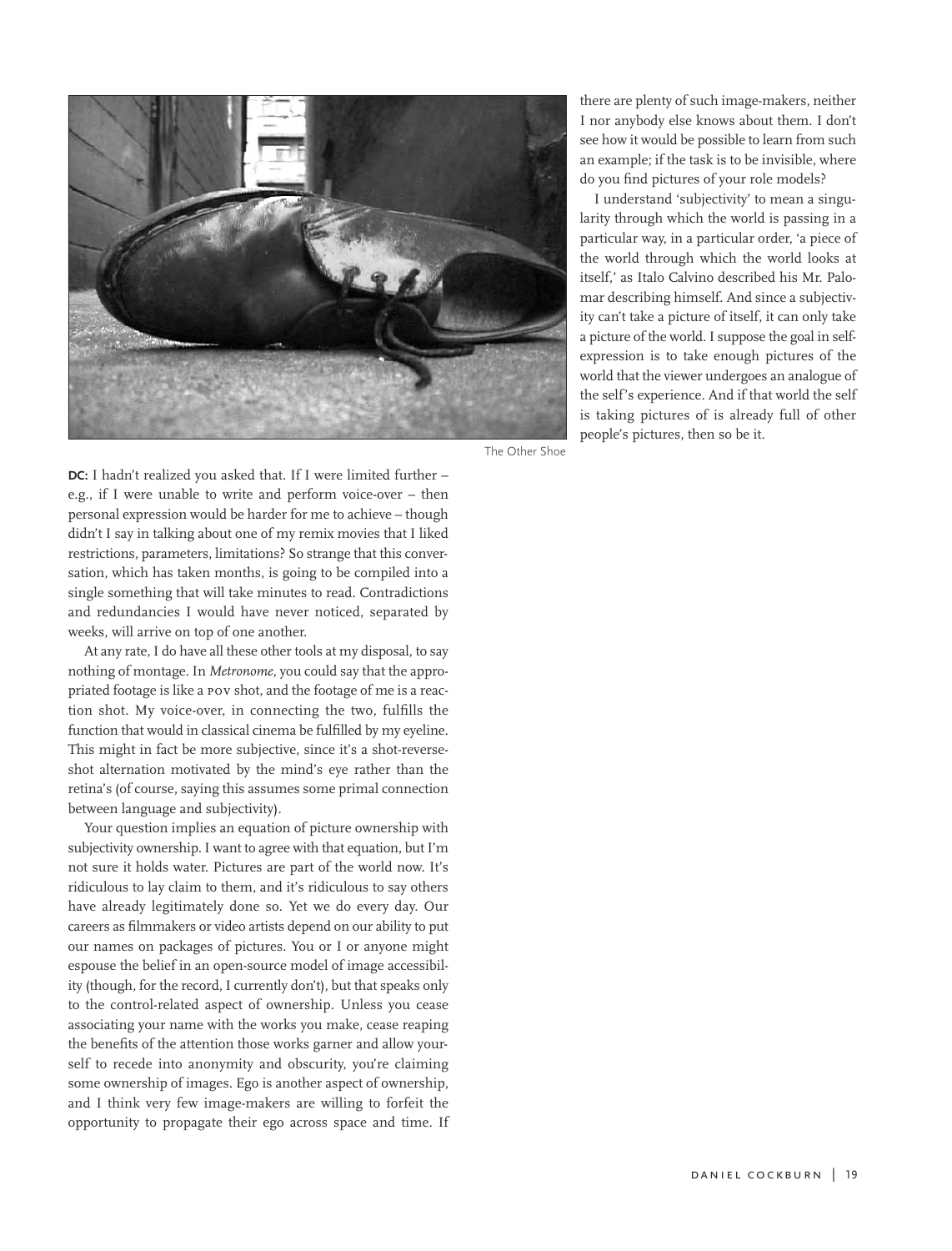#### Daniel Cockburn's Videos and Films

Doctor Virtuous 5:30 min 1999 Rocket Man 5 min 2000 monopedal Joy 1:20 min, 2001 The Other Shoe 5:10 min 2001 IdeaL 2:18 min 2002 You Are In A Maze Of Twisty Little Passages, All Different 9:11 min 2002 Metronome 10:40 min 2002 i hate video 8 min 2002 PSYCHO / 28 x 2 3 min 2002 Subterranea Gargantua (prelude) 3 min 2002 WEAKEND 7:15 min 2003 The Impostor (hello goodbye) 8:48 min 2003 Denominations 1 min 2003 Audit 3 min 2003 Figure vs. Ground 7 min 2004 (with Emily Vey Duke) Nocturnal Doubling 4:07 min 2004 Chicken/Egg: The Williams Equation 1 min 2004 Continuity 21:58 min 2004 Stupid Coalescing Becomers. 2:31 min 2004 Brother Tongue/Langue Fraternelle 15:43 min 2006

Single-channel works distributed by Vtape.

Daniel Cockburn lives in Toronto. He is currently at work on a feature-length video (working title *You Are Here*). In 2009 he will be a filmmaker-in-residence at the DAAD Artists-in-Berlin Program. For information on his videos, films and writing, visit www.zeroFunction.com.

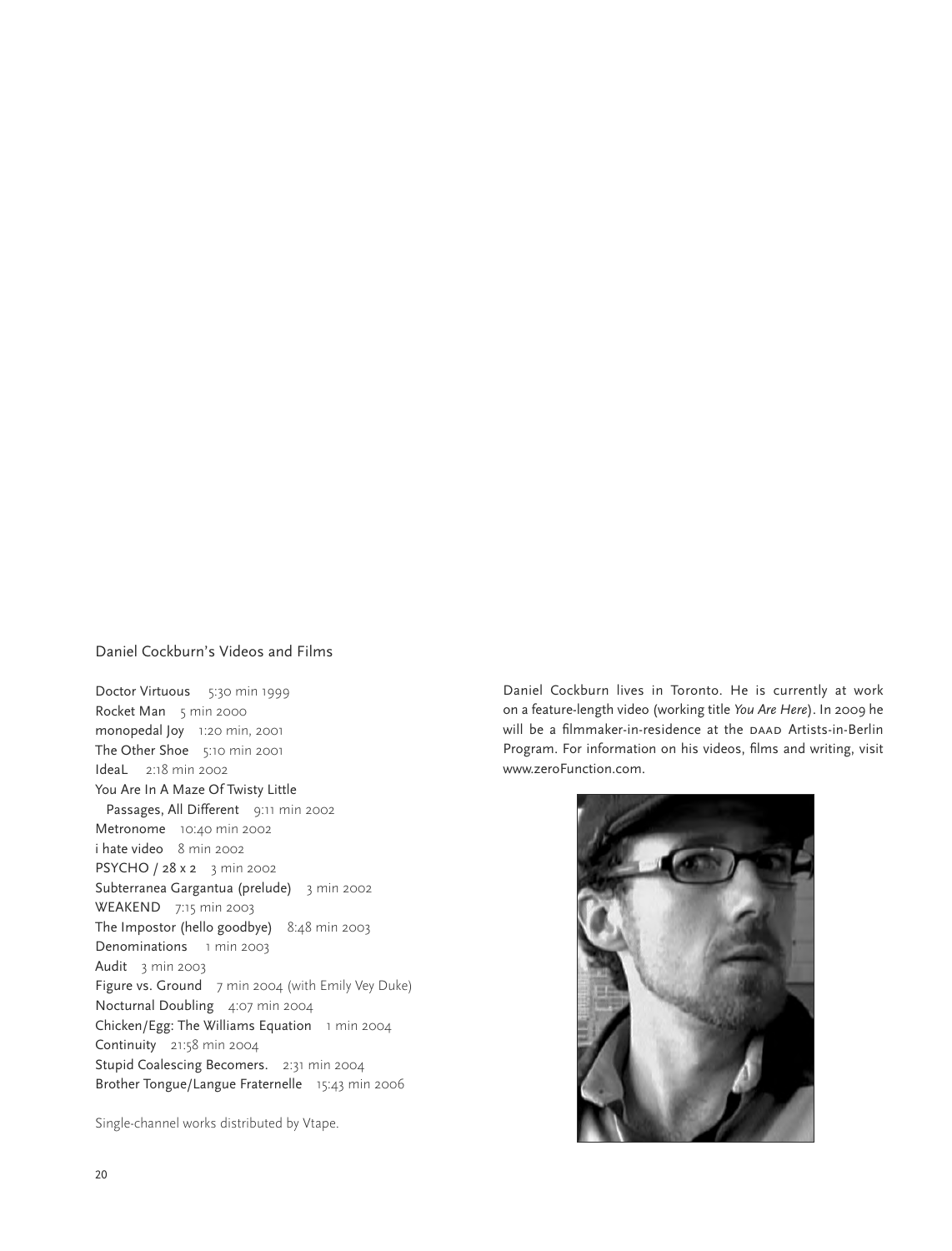# **helen lee priceless**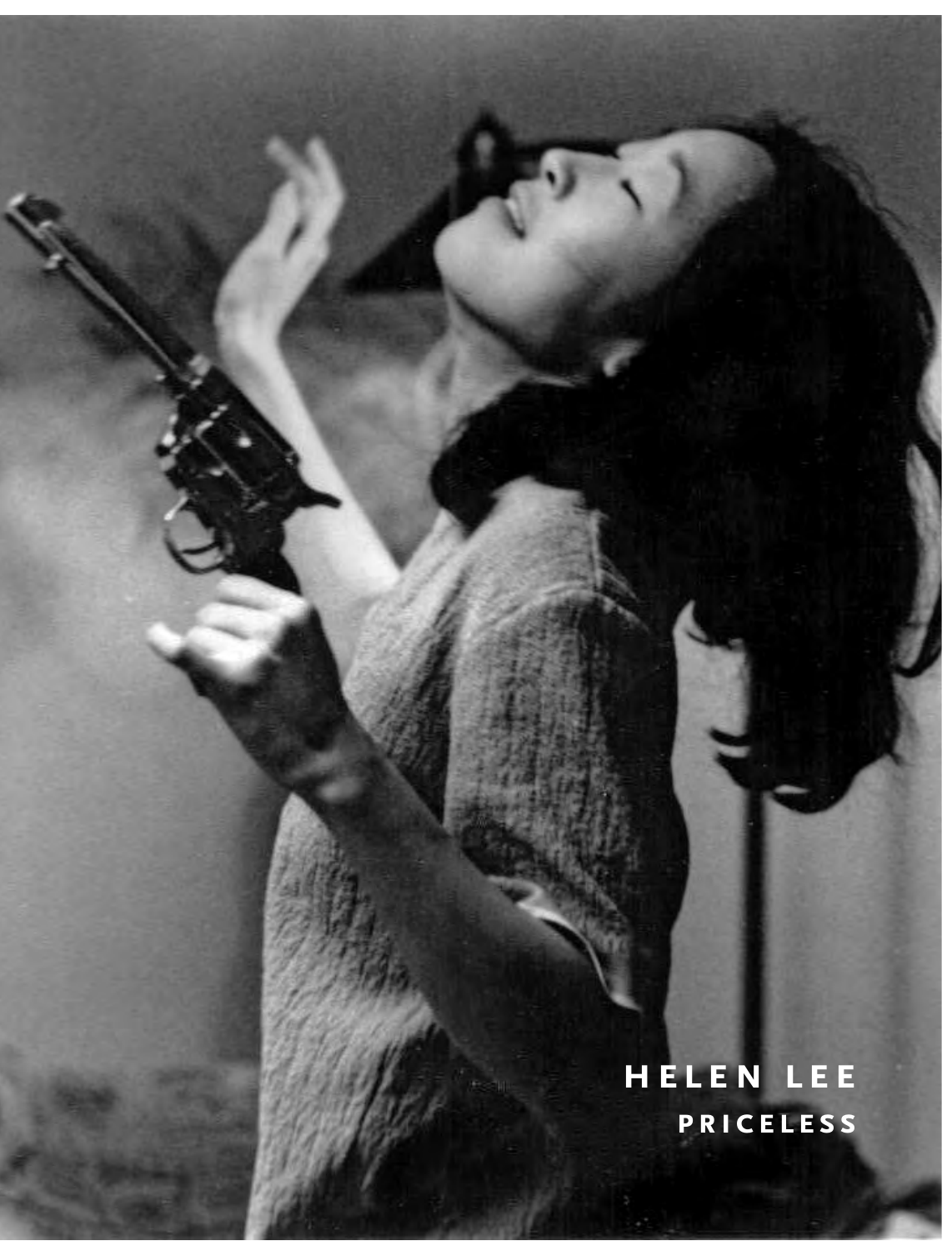She was supposed to be far too famous to be in a book like<br>this. Helen Lee! She should have eaten up the director's<br>fortnight at Cannes, then produced her crossover hit,<br>before retreating back into a first-person cinema th this. *Helen Lee!* She should have eaten up the director's fortnight at Cannes, then produced her crossover hit, before retreating back into a first-person cinema that hurts to look at, the way you turn your eyes from certain kinds of beauty. But there are some dreams that only someone else's money can buy.

Like Jeff Erbach, who appears elsewhere in this volume, Helen can't just pick up a camera and go wandering out into the streets in search of the good light and a face that looks back. Instead, she needs a script and a director of photography and a crew to realize the pictures that are lying inside her. These capital-intensive efforts mean that picture-making is a slow and sometimes cumbersome affair, and one that involves waiting and organizing and turning yourself into a personal bureaucrat. She has handled all that on a small scale in her work to date and produced a suite of glowing promissory notes that elegantly lend stories to a postcolonial condition. She is one of the smartest filmmakers I've ever met, rousing herself out of a temporary haze of shoe stores and insider food jokes to lay down incisive and unsettling critiques. The pictures that have already arrived and the pictures that are in the midst of being born, they cut to the quick. They are somehow always unexpected, as if one were ambushed by a cool beauty, the steady throb of minor-key glamour, the raw intelligence that bursts out of the background details.

**MH:** Helen, I am just back in Toronto from Windsor's Media City Festival, a gathering of fringe moviemakers bent under a rigorous light. Landscapes rules, okay? Silent movies are better than sound. It was a stern demonstration of a cinema that remains abstract, first-person, sometimes lyric, reflexive to a fault, an examination of the apparatus and of the act of the seeing itself. And, of course, it was helmed by white males. Everywhere I looked there were more white males, like me. And I found this distressing, that this 'genre' had been commandeered, once again, without anyone saying a word, by more white males. As if dominance in the dominant genres weren't enough. Of course, we were all crouched behind our marginal attitudes, our First World poverties, and whenever I brought up the fact that this festival was dedicated to staging a white aesthetic, people looked at me as if I'd swallowed all the blue pills and not the red ones like I was supposed to. Have racial politics taken a giant step backwards over the past decade? Has the constant bludgeoning of the neo-con right won out, after all, and allowed, even in the grottos of the fringe, a white male supremacy to rule again?

**HL:** To announce that cinema itself, at root and centre, is a white male enclave seems to be stating the obvious – and people don't like to hear it, not then and not now: *how boring, oh do we have to bring that up again, get over it already*. To have the same sentiments reinscribed in what's assumed to be a more progressive, now-rehabilitated environment of indie experimental makers, well, it's a bit galling, isn't it (as if we expected better

from our peers than the more commercial arena of feature films)? What being male and white (gay or straight) endows is, of course, not a natural aptitude or in-born talent for cinema, but rather a feeling of enfranchisement, that yes, I'm able to go out and make movies as if it's my right. Thank god there are some women, and increasingly more and more, who believe they are equally entitled. I don't think anyone was ever happy with the term *people of colour*, but we created that space for ourselves, pried it open, carved it out, squatted it and made our own uses of it. So, Mike, now you're back in Windsor and it's feeling so old-school again; that's a bit demoralizing. I did love that scrutiny, the precise and passionate attention to cinema itself. The revitalizing gestures of reflexivity were part of a time when I discovered cinema in the mid-'80s, and were part of the sea change that occurred a few years later, where social and political matters went hand in hand with aesthetic considerations, making the work all the more strong, pressing and provocative. I'd hate to think of a backwards movement, or even a lateral one – more of a coexistence, perhaps, whether one likes to acknowledge others or not.

**MH:** Could you speak about your relation to the avant-garde? Do you believe this is a historical consideration, something that used to exist, for instance, in Russia during the 1920s, but not any longer? When *Sally's Beauty Spot* came out, it really lit up imaginations around the globe, in its own small, avant way, of course. It seemed part of a generational agon around issues of racial representation that remains ongoing. But your work represented part of a new frontier of visibility and intelligence, a new way to address racial politics, perhaps, a new kind of aspiration and a new sort of pleasure. I don't need you to mull over whether you were more avant than the next liberation theorist, but I'm hoping you can describe something of this heady time.

**HL:** There is certainly that avant-garde you speak of, which includes *Battleship Potemkin*, Dziga Vertov, Kuleshov, et al., that we learned about in our cinema studies classes. Of course it's inspirational but historically circumscribed and reified – possibly exactly what the avant-garde is exactly not about. It's become a genre in itself. It has an 'experimental look,' a 'music-video feel' – you know what I'm talking about. I was exposed to art and artmaking early (my parents, particularly my mother, believed in art) and started to view the world aesthetically, at the same time as sensing my own foreignness in early '70s immigrant Canadian culture. My grade school coincided with the era of Trudeau's multiculturalism as official government policy colliding with the changeover to the metric system and visits to Ontario Place … It all seemed extremely modern and shiny! Finding words for a racialized identity, and then moving toward cinem atic expression, was altogether organic with the artistic and intellectual goals of my education, which culminated then. I was in New York in 1989 at an astonishingly vibrant time for critical and cultural studies, learning from groundbreaking figures like Homi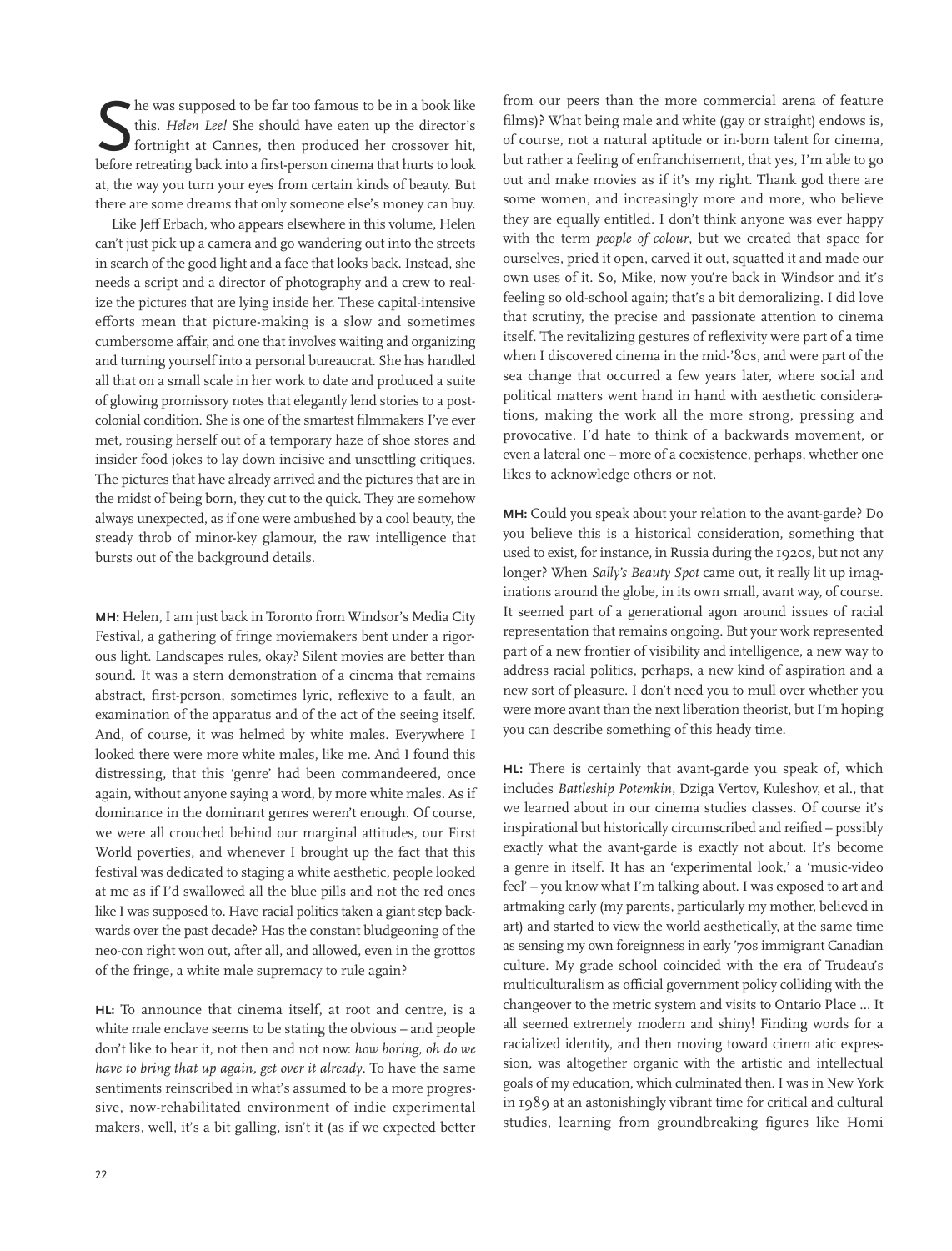Bhabha, Mick Taussig and Faye Ginsburg. My illustrious teachers at *nyu* and the Whitney were wondrous, and we students were tadpoles in a very deep pond. At the same time, nobody was saying anything exactly about my experience in the Asian American world, the way I'd like to see it – which is more sideways and askance – in the critically challenging way that was exciting me at the time. In that sense, criticism and theory (Stuart Hall, ideas of Third Cinema) came slightly before the watershed moments and prepared the way. But very quickly, they arrived hand in hand (Trinh T. Minh-ha, Sankofa and Black Audio Film Collective), inseparable and stronger for it. The most compelling artwork, for me, is almost always socially engaged.

**MH:** In his seminal 1991 essay 'Yellow Peril: Reconsidered,' Paul Wong writes, 'In general, few Asians venture into the field of contemporary art practice. Those who do, make fully assimilated Eurocentric work or choose to work in traditional forms or commercial art areas.' How did you get hooked on movies, and how did you avoid (or did you?) the Eurocentric banalities Wong warns against?

**HL:** Doesn't everybody love movies? I had a steady diet of '70s kids' *tv* shows and California sitcoms, graduated to watching black-and-white oldies and Duran Duran music videos, before becoming thoroughly semioticized through years of film theory. Seriously, that's the narrative. And ringing through my head was hearing about Kathryn Bigelow and how she had to 'unlearn' everything she was taught in the Whitney program in order to make her Hollywood films. That said, I've hardly watched any television over the past 20 years, and narrative filmmaking is still an unending puzzle for me. Writing a script is such a mindcrunch, especially when you want to engage in genre but not be entirely subsumed by it (those reflexive experiments hardly ever really work, do they?). I had an early interest in meta-narratives, especially those with a feminist perspective (Chantal Akerman), even when these perspectives are not obvious (like in the fearless films of Claire Denis). In the 15 years since Paul's essay, the ground has definitely shifted and there are certainly more Asian artists in the sphere. To lapse into arguments of Eurocentricism even seems quaintly outdated, glad to say – everything's become so much more decentralized, and it's widely acknowledged that some of the best cinema comes from other parts of the world. Korea has also been 'discovered' for cineastes and lionized at international festivals and popular in art-house circuits. But there is always Hollywood as some kind of global standard, and the obsession of box-office statistics as daily news. The making of feature films, especially in English, will always be circumscribed by this context, between the American behemoth and European felines. Which is why Canadian cinema fares so poorly on the screens, even (or, should I say, especially) on our own.

**MH:** There is an abiding stress placed on women around the question of balancing a 'work/artist's' life with duties of family and



Sally's Beauty Spot

home. A friend of mine complained that since she had a child she was no longer taken seriously as an artist, at least not in Toronto. As someone recently hitched, with two kids as part of the deal, could you comment on the continuing joys and pleasures of balancing a world of self-made pictures with everyday demands of those near and dear?

**HL:** Haven't been able to learn that trick yet, Mike. That uneasy, if not downright ill-fitting, match of artistic aspiration with motherhood. Perhaps they are equally vital creative endeavours? We all know about Jane Campion's work after becoming a mother – whatever happened to that edge and visual incisiveness, her adroit direction – and I say this as someone who was her biggest fan. Something about focus, I imagine (no pun intended), and the intense burning passion and extremely hard work that attends both filmmaking and raising children. I know that to pursue film properly, everything (and I mean everything) has to go by the wayside, including personal relationships. Men can put family on the backburner as they go into production, but it's harder for women, who usually carry the domestic burden on their shoulders, to ignore the laundry, kitchen mess and hungry children. Some of the most successful filmmakers have extremely supportive spouses (i.e., wives), though I don't know many women directors with kids who have been able to muster the same support.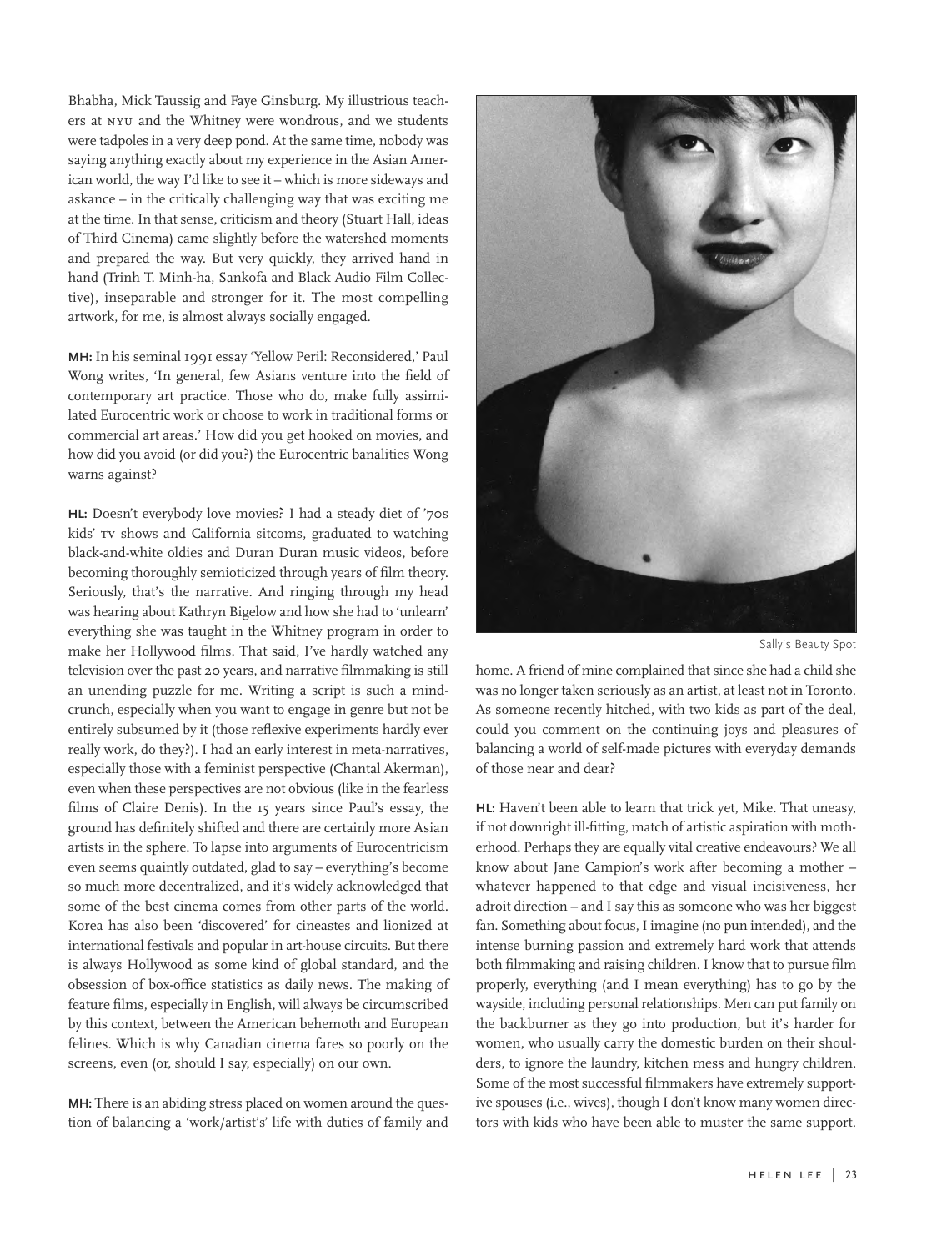Even the dance of development, when financing is in limbo and endless meetings with various people you want on board your asyet-unrealized project, combined with creative uncertainty and constant script changes, can be overcome only by 110 percent energy plus luck, and that can be a bit difficult when you have to be home by five for the kids. The domestic juggle alone is exhausting, never mind adding the more-than-full-time occupation of being a filmmaker. Right now I don't feel like a filmmaker anymore. Though, believe me, I am craving to make those cuts, add the sound, recut to make it work, rescreen, cut again – that completely obsessive activity so ingrained it feels like part of the *dna*. Maybe when the children get older it will be easier, more in the realm of possibility. Or, in the interim, scale down the projects into mini-movies, little video projects. Somehow I'll try. But right now I have to go and make dinner.

**MH:** What a thrill it was for me to watch *Sally's Beauty Spot* (12 min, 1990) again, though I'm guessing if you made it today it would be quicker, slicker, its surface a smooth sheen. Which makes me wonder: is there a pitch and speed that 'belongs' to each time of making, and do movies both express and reflect that attention? Does the flow of pictured events, even in narratives, provide models of time that we watch so they can inhabit us, so we can inhabit them?

**HL:** That's so funny. When I see *SBS,* all I see is how rough, even primitive, it is. It was shot on a hand-cranked, non-reflex Bolex camera I bought at a country auction, with those 100-foot 16mm rolls, no sound, and we had practically nothing in the way of lights. I think we shot the whole thing in our pyjamas. We'd all roll out of bed and I'd wake up Sally: 'C'mon, we gotta go shoot now.' One thing I was preoccupied with, besides the ideas of the film, was the rhythm and pacing, because it was originally done for an undergrad editing class when I was enrolled at New York University's graduate cinema studies program. I took it as an extra course because I wanted to learn some filmmaking while studying theory; everyone in the class had to edit something, anything, like found footage, but I thought I'd just shoot some of my own footage to cut together for the exercise. I cut the work print on a Steenbeck, with magnetic sound. I think there's a fundamental difference of time and duration between film and video. It's a much faster and more expedient process cutting in video, of course – cleaner, even sterile. Pushing buttons allows you to cut more impulsively, try dozens of variations, and in the process become confused with all the minuscule variations. With film – and stop me if I sound nostalgic – you are forced to think things through more, to respond more to a physiological impulse, because the cut is physical. The feeling of ribbons of celluloid running through your fingers, or threading through the machine, creates a different sense of time and timing. When you're finecutting, you can tweak it to the frame, see those individual frames literally pass before your eyes. It's a feeling like being inside the text, and being part of its texture – you don't get that same feeling

with video, which offers a feeling of gliding mastery, manipulation and digital dexterity. Despite its anachronistic status, in some ways I think film-cutting is a more conceptually sound process; the construction of the film can be more holistically achieved. You can have all these trims of different shots and selects sitting in your bin and then an idea strikes. Some happy little accidents can happen while editing, as you're putting one shot next to another. The physical proximity and handling of the footage is what we miss when working in video.

**MH:** Your movie is, among other things, a very intimate exploration of your sister's body. The beauty spot of the title is a mole just above her breast, which she is constantly scrubbing and picking at; we watch her putting her shirt on over and over again, rouging her lips, kissing a couple of handsomes. Why did you cast your sister for this role? Was the 'issue' of her beauty spot already a point of discussion between the two of you? Did you ever ask her to do anything she refused? *Sally's Beauty Spot* is redolent with pictures of Asian skin: the disrobing of Suzie Wong ('Take that dress off!'), for instance. There is a delight in looking expressed throughout the movie, accompanied, of course, by theoretical hat pins, an erotics of attention that lingers despite the quick-witted montage. Can you comment?

**HL:** My sister Sally is now seven months pregnant and I feel her pregnancy in a wholly different way than from when, say, other relatives or friends were pregnant. Obviously it's because of the relationship I have with her body, our bodies, over time, as sisters close in age (she's two years younger) growing up. Koreans have a term called *skinship,* which means the feelings of closeness and tenderness engendered from literally touching the skin, or say a couple on their first date and one of them accidentally brushes by the other's arm or something. It's not so much sexual as it is sensuous. I think feelings of absorption, feeling subsumed, and otherwise giving yourself over to the other, is part of it. My sister and I are unusually close. When boyfriends weren't around (and sometimes when they were), we were still each other's significant other. (I guess that's all changed now since we both got married this year.) Just after completing the film, I showed it to a fellow Canadian studying in New York, David Weaver (who was at Columbia and also became a filmmaker), and he mentioned pretty much the same thing, the 'erotics of attention' you speak of. And for the first time it struck me how sexualized my sister's body was in the film! I was so preoccupied with the concepts of the film that the idea never even occurred to me. Although it is a sexualization that comes from a self-possessed self-actualization rather than objectification, I'd argue. Biographically speaking, I don't think Sally had any complex whatsoever about the mole on her breast, and I had only a vague awareness of its existence even – it was just a rather convenient cathexis. One of my academic highlights was being able to do an independent study with Homi Bhabha through the Whitney Program, a kind of oneon-one seminar with him when he was a guest professor at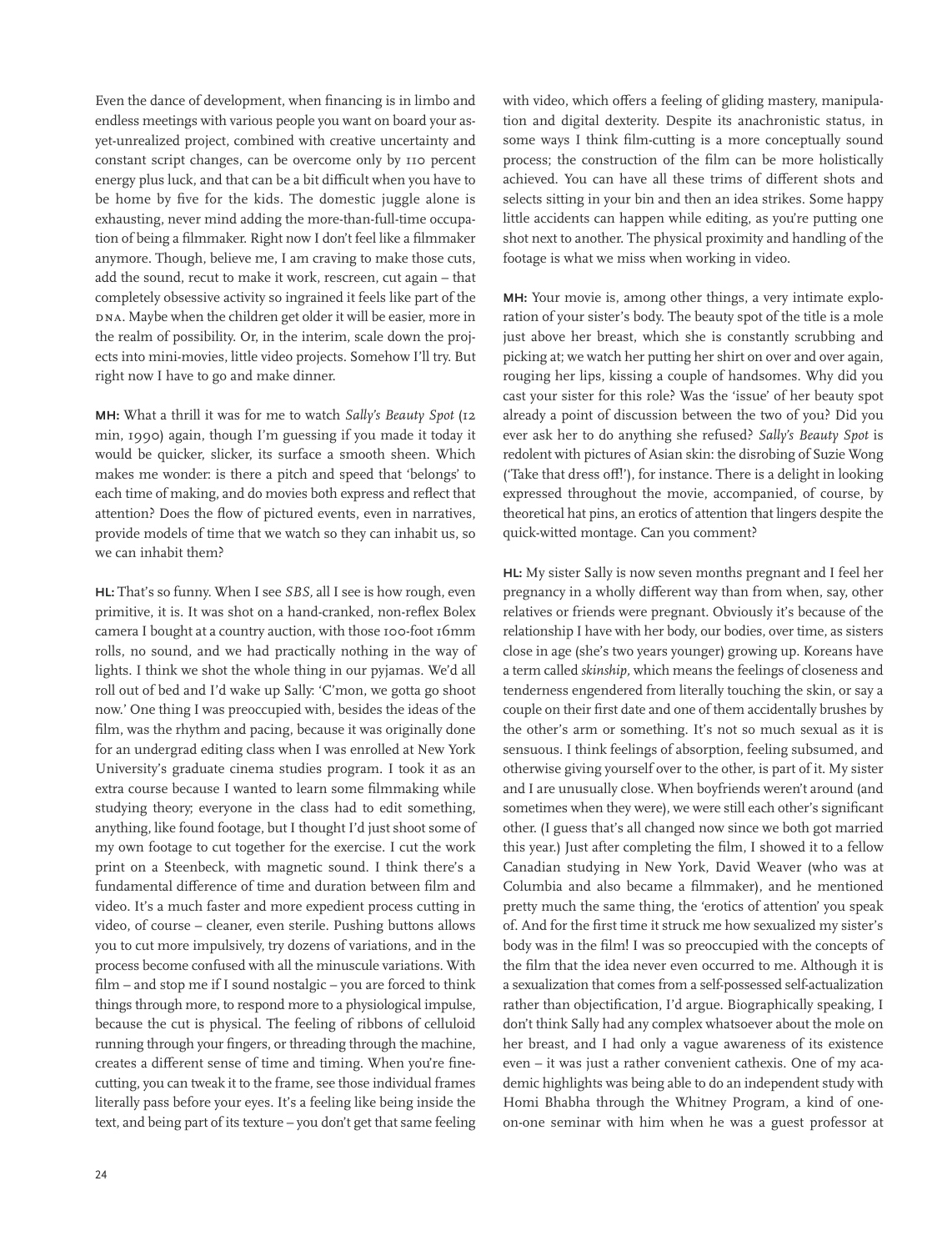Princeton in 1992. Since he was one of the inspirations of the film, I showed it to him. He commented on the mole on her breast as a kind of Barthesian punctum, the peripheral detail that is so telling. My sister, no slouch in theory herself, immediately ripostes, 'Hey, no way, the punctum is the stretch marks.'

**MH:** You make ample use of clips from *The World of Suzie Wong* by Richard Quine (starring Nancy Kwan and William Holden). We see Sally watching this movie; as she takes cues for her own life, she offers us a model of picture reception. She is the first audience, and we watch the movie over her shoulder. Or at least part of it. Why was it important to insert the viewer into the frame? How did you come to choose this movie, and how does it function within your film? And how does the complicated exchange of looks 'work' in your movie?

**HL:** It was important to assert Sally as an active and interested viewer who took pleasure in the images of Suzie, a stereotypical 'dragon lady' and 'hooker with a heart of gold.' Although *The World of Suzie Wong* is addled with clichés, it was one of the few attractive mass-media images – one of the few images whatsoever – for young girls like us growing up in North American suburbs in the '70s, and this old 1960 film seemed to be on *tv* all the time. She looks smashing in a cheongsam; her sassy attitude and flagrant sexuality was part of the hook (and even more so if she had actually spoken with the British accent Nancy Kwan must have had, since she was raised in England – how interesting would that have been). So Sally's viewing provokes a discussion about how we find pleasure in things that are supposedly 'bad' for us, in reputably racist images such as Suzie Wong. It upends the rather simplistic argument that only 'positive' images are good for us, for the so-called model minority citizens that Asian Americans are purported to be. But then I wondered: isn't it just another kind of simplistic reflex to position Sally as a viewer in front of the film? And then I realized that film is fundamentally full of simple gestures, basic human responses and behaviours. Sally is no longer ignored or invisible but, rather, becomes a 'reading against the grain' kind of viewer. Because that's the only way to look at old films or old pop songs – otherwise we revert to nostalgia and sentiment. We have to invent a new historicity to make it relevant to us, how we live now.

**MH:** One of the voices in the soundtrack says, 'Skin as the key signifier of cultural and racial difference in the stereotype is the most visible of fetishes, recognized as common knowledge in a range of cultural, political, historical discourses, and it plays a part in the racial drama that is enacted every day in colonial societies.' Do you still believe this to be true? It is rare to hear statements like this made in movies made today. Why do you imagine that is?

**HL:** Yes, it does sound rather totalizing, doesn't it? Especially for most of us who don't see the world in that way, despite the

dialects of north/south, white/black (or brown or yellow), master/slave – because history can't be ignored. But probably class and economics penetrates all this. I mean, practically anyone will work with anyone and put prejudices aside if the money is right. That's probably too crude or jaded. I think in cities like Toronto or New York you'll find both race-identified clusters and also a cosmopolitanism that tends to elide or mask the conflicts – but they're there, especially in terms of class (as other places such as Los Angeles and the Paris suburbs have found), or obviously in terms of religion (London, the Middle East), and the perceived threat of difference. Everyone likes to believe there's progress and tolerance, and that education and assimilation are working. But the issue of race remains. It may be parodied in Hollywood, or commodified and niche-marketed, but it's still an 'issue.' It's not often talked about as 'skin' per se, because that would be so wrong and retrograde, wouldn't it? French films that take up race with a heavy skin factor at play, like *La Haine* and some of the earlier films by Claire Denis (who I immensely admire), seem to be made under the ghost of Frantz Fanon and the spectre of Otherness, like it's an inescapable legacy. No matter how far away from a post-colonial environment we think we may be, we're always confronting the Other and, in turn, ourselves.

**MH:** *My Niagara* (40 min, 1992) opens with home movies taken in Japan. Where are these from? How do they escape the aura of cliché and redundancy that clings to all home movies (which all seem to be made by the same cameraperson, showing the same family, doing the same things)?

**HL:** We shot those 'home movies' on Super 8 Kodachrome, then transferred to 16mm, a beautiful process that renders supersaturated colour and grain you can almost touch. It exemplifies the difference between digital and analog, with all of its scratches and hiccups – a much more 'human' look. In a sense we wanted to remake that cliché. I saw the opening sequence as a fantasy, a childhood nostalgia for the main character, Julie Kumagai, whose mother is an idealized, untouchable figure, long-dead. I don't know all that many Asians, especially Asians like me who immigrated to Canada in the late '60s or '70s, who took those kinds of pictures – we were caught in snap cameras or Polaroids. But it was different for Japanese-Canadian/American communities who had been here one or two generations – some of them made those beguiling pictures. I couldn't resist, at the end of the home-movie footage, to steal some thriller genre music (from a 1948 Nicholas Ray film called *They Live by Night*) to undercut its sweet nostalgia, a foreshadowing of Julie's sullen, introspective character.

**MH:** The clothesline at night with its ghost-like sheets, the snakelike green hose glimpsed in moonlight – you've rendered suburbia as a mythical place of beauty and terror. You grew up there, didn't you?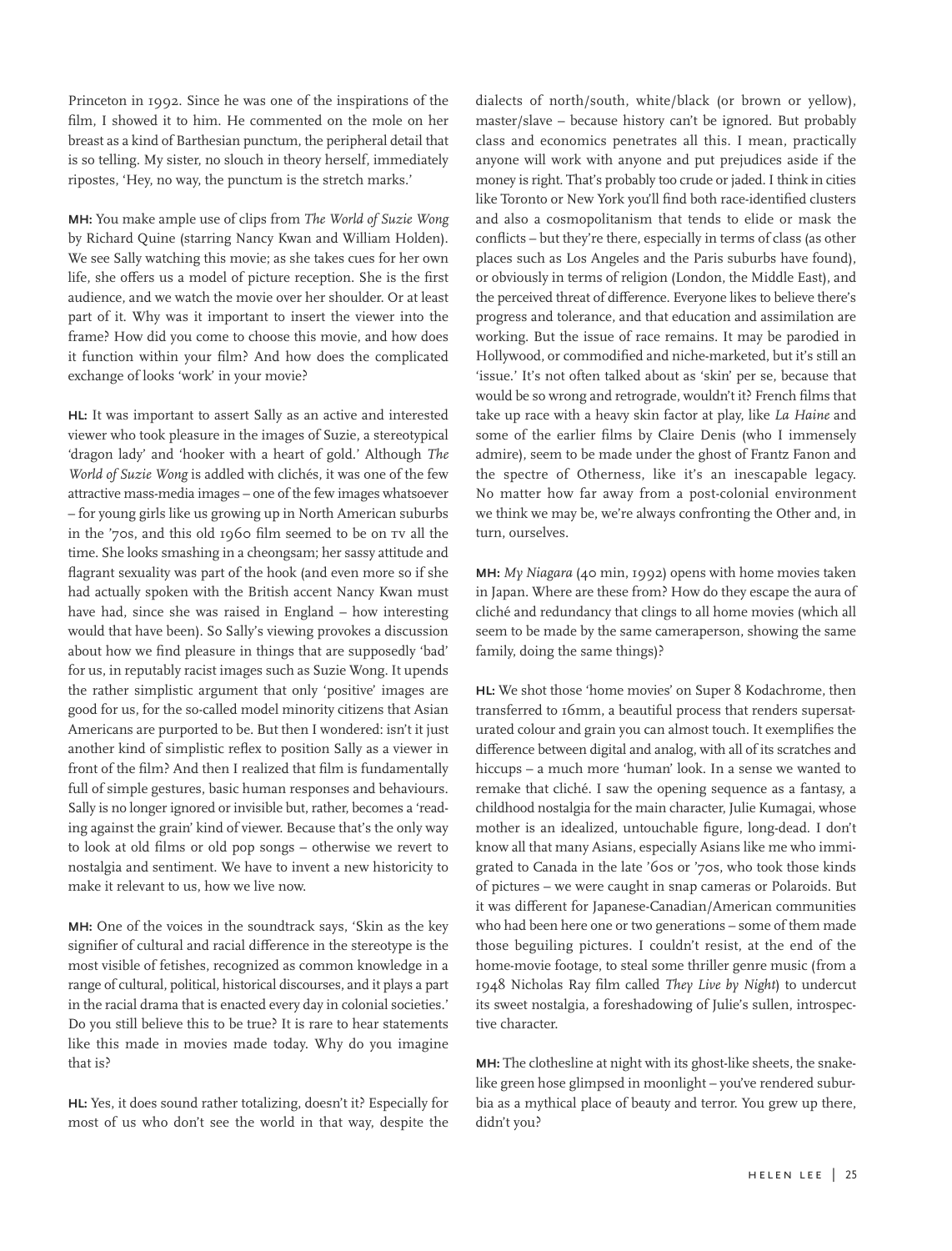



**HL:** And I have tremendous nostalgia for it, despite having desperately wanted to escape it, especially at the time of *My Niagara,* because I was living in Toronto without my family. My parents and siblings had moved to California and then Vancouver (though my sister subsequently moved back), leaving me immediatefamily-less in my hometown. The situation gave me time to mull over my childhood and upbringing. We shot the film in Etobicoke, in the house that Kerri Sakamoto (the co-writer) grew up in. It was different than Scarborough, where I was raised – a little denser, not as spaced out – but also the same. The safety, the ennui and also the repressions lie beneath a pretty and peaceful exterior. The cinematographer, Ali Kazimi, had an idea to shoot these day-for-night shots that would bring a spark to the silhouettes and evoke loneliness. Now that my existence has been completely urban and downtown the past 20 years, I think I look back too fondly on it, even now with all the big-box retailers. Of course, I could never live there again.

**MH:** Throughout *My Niagara* there is an eye for lingering details. The impulse to stop and admire the shape of a plant takes one outside narrative requirements that are fundamentally paranoid – in this sense, that every gesture, no matter how small, has significance, and that these significances 'add up' to a closing denouement, the *aha!* moment. Your movie presents these nomadic attentions as asides, and these two movements of the film seem in opposition. Can you comment?

**HL:** That's so astutely observed, Mike. Because again it was an unconscious process at the time. All I know was I was extremely concerned about these little details, and when we were shooting, the crew members (who were much more experienced than me) referred to these shots as 'cutaways' and seemed to relax and not care so much about these short set-ups without actors. But to me they were just as important as the dramatic sequences! In fact, there were more of these asides than what ended up in the film, because, exactly as you say, they were hard to reconcile with the story and tended to hold up the film's narrative momentum. In that way I felt the narrative had won out over the anti-narrative impulse I was exploring at that time. Those experiments fascinated me, those films by Sally Potter, Patricia Gruben and Chantal Akerman. I thought the film was a 'failure' not to fulfill these puncturing effects, these quiet moments outside the story proper that still had something to say. There were similar sound cues in the film: sounds of water dripping, sprinklers, that kind of thing. I think that's what gives the film its enigmatic character, this sense of estrangement from a typical narrative film, because there's something else at work. The film ends with Julie serving two bowls of rice for herself and

her father, and it's shot at waist level. There was never a full shot that included her head, or a close-up of her face that would 'tell us what she's thinking.' It was exactly her gesture that was important, the same daily, never-changing, never-questioning gesture of duty and obeisance that ruled her life.

**MH:** *My Niagara* is set at the waterworks, part of Toronto's small cache of mythic architecture. It is the setting for the climax of Ondaatje's *In the Skin of a Lion* and the subject of Rick Hancox's *Waterworx (A Clear Day and No Memories)*, among other cultural stargazings. What is your fascination with this place?

**HL:** I originally attended a site-specific show of installation artworks at the Harris Filtration Plant, not knowing its place in the lore of Toronto cultural geography. It was revelatory because the Beaches was an entirely new neighbourhood for me, and felt both part of contemporary Toronto but also outside of it. The place has mythic dimensions and a certain haunting quality. Before the filtration plant was built, the grounds served as a sanitorium for lepers and tuberculosis patients at the turn of the century. This bucolic and barren environment with its functional industrial complex filtering drinking water from the adjacent lake was very inspiring. Since water was always the metaphor at work as this piece slowly seeped from our brains (mine and Kerri's), it made perfect sense for Julie to work at this water filtration plant. It all seemed possible, though it was a big scale-up from *Beauty Spot*'s shooting-in-our-loft-one-weekend, that's for sure. It's become a really popular location and all sorts of commercials and music videos shoot there now.

**MH:** Each of the characters lives a double life because of their ethnicity. He's Korean trying to escape the Japan he grew up in, while she longs for the Japan she's never seen (and hopes to find in him). This double vision that troubles the transparency of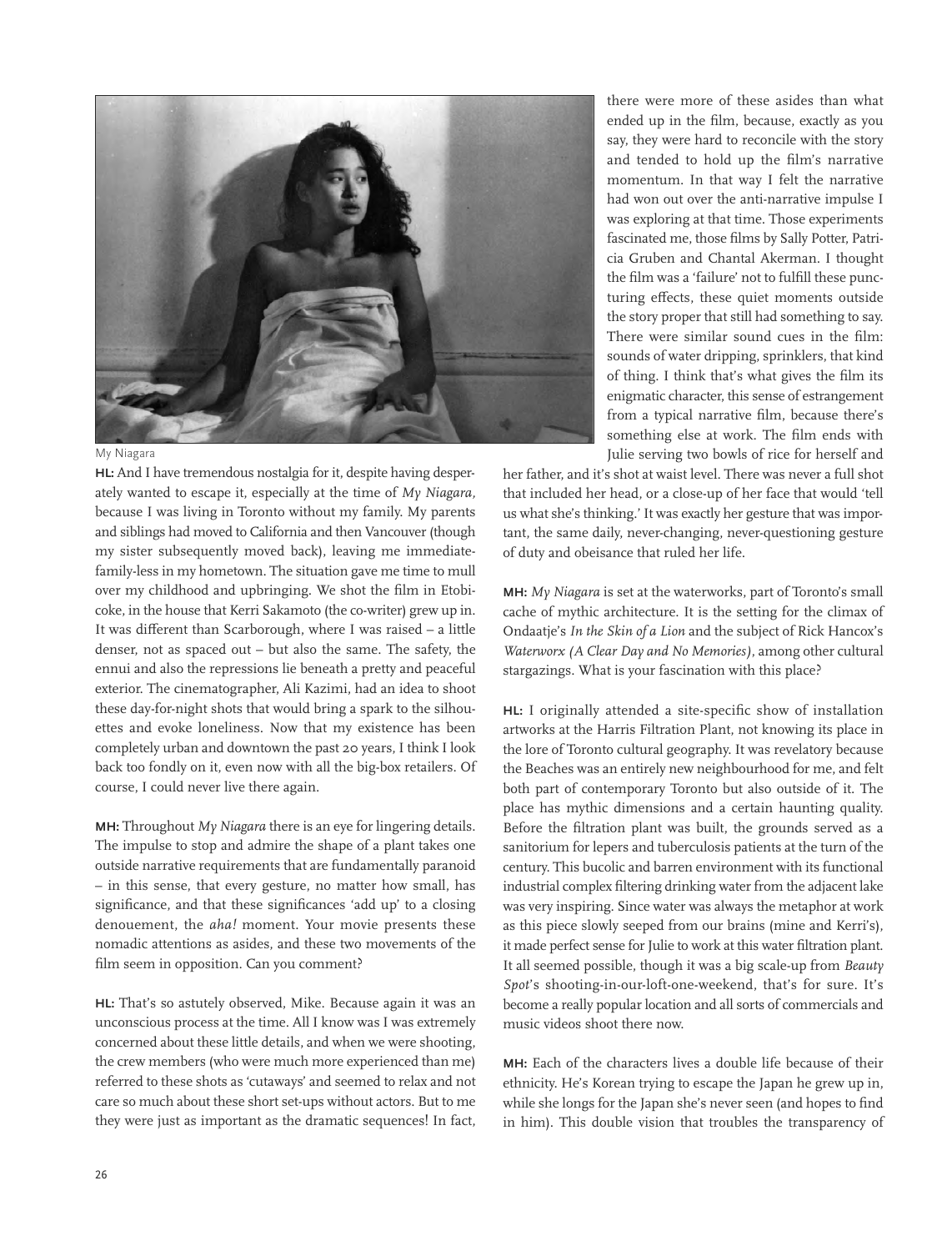representation is typical for makers of fringe movies, which feature a disproportionate number of first-generation transplants. Their (our) parents grant us an irresistible sense of another world, even as we are busy growing up in this one. Your movie articulates this double vision, both content-wise and in its stylings and vagrant attentions. Can you elaborate on this theme and why it is important for you?

**HL:** At that time, in the late '80s and early '90s, there was so much critical theorization around otherness and alterity, post colonialism, Third cinema, oppositionality, marginality, fringe films … it nearly busted my brain! Here I was in cinema classes studying Wittgenstein and the Frankfurt School and continental philosophy – and I thought I was supposed to be studying film! (At the time, cinema studies was concerned about its position in the humanities and institutionalizing itself in the academy.) It was so much more pleasurable and productive, I thought, to try to apply these interesting ideas to making films. So I was extraordinarily preoccupied by these themes; they were there first for me, preceding the filmmaking apparatus and production skills I learned in conjunction with the making of these films. These projects were, at first, a critical enquiry or investigation, and then a film proper – as if I were making films instead of writing essays. Making *My Niagara* was so much about the way its characters were seared by marginality, but we didn't want to portray only that. Their ethnicity and backgrounds were a given (race wasn't 'the story,' so to speak), so that we could contemplate something else about them, their particular foibles and selfprojections. I was also obsessed with tracing a kind of subjective cinema, and how to shoot a film that let subjects speak from a naturally empowered position, not as objects of sociological or anthropological interest. Which is still why I am asked, when someone finds out that I'm a filmmaker, 'What kind of films do you make – documentaries?' Because if I'm an Asian woman, then it's about sociology first and films second. The challenge is

trying to bring a cinematic structure to this 'double vision,' as it's so aptly called, wherever that doubling or tripling may take place – on the level of aesthetics (experimental films), gender (feminist films) or race and ethnicity (films by 'people of colour'). Don't you love that line in Miranda July's film where Tracy Wright's curator asks about an artist, 'Is she … of colour?' It's such a knowing comment about the contemporary artistic cultural environment, isn't it, along with its jaded, aren't-we-all-pastthat posture. Well no, we aren't.

**MH:** Can you comment on the figure of the father? He is a box maker, able to make containers (which are empty – it's as if only those at home here in the new world can fill the containers, while he is able to provide the frame, the

shape of experience). When his daughter Julie expresses her admiration and accepts one of his handmades as a gift, she provides a bridge between old and new worlds.

HL: It is that little gesture of offering and acceptance that provides the tiniest suggestion of where Julie's gone as a character. Otherwise, she's someone who's changed very little throughout the course of the film, as tied up as she is in the trauma of her mother's disappearance in her childhood. That may have been a problem for some audiences, that she didn't change or transform, as is ordinarily expected. We want our main characters to advance themselves, to learn something, etc. Her mother's spirit still haunts and disables her. Her relationship with her father is a kind of inverse – it's so everyday, but their exchanges are stilted. The father is the classic Nisei (secondgeneration) character, which is to say, though he was born in Canada, speaks only English and likely spent some of his childhood in the internment camps during World War II, he is still identified by mainstream Canada as a Japanese man. But again, that wasn't 'the story.' That's how Kerri and I approached the script – we weren't stuck with announcing the character's ethnicity or racial background all the time. We wanted those histories to be already absorbed by the characters; it's a part of who they were, and it wasn't our job or theirs to explain it all the time. In some ways the father is a vacant figure, or rather evacuated from Julie's life (which is fairly solitary anyway), so they are in that sense two solitudes living in one household. He can express so little, except by giving his daughter one of his empty boxes. The running theme through most of my films is, ironically, the absent mother. It started with *My Niagara* and then continues through the other shorts and even my feature film. I can't really account for this repeated pattern of maternal loss, except to say the figure of the mother is also a symbol of the motherland, the repository for all the cultural longings, memories and projections that remain unfulfilled.



My Niagara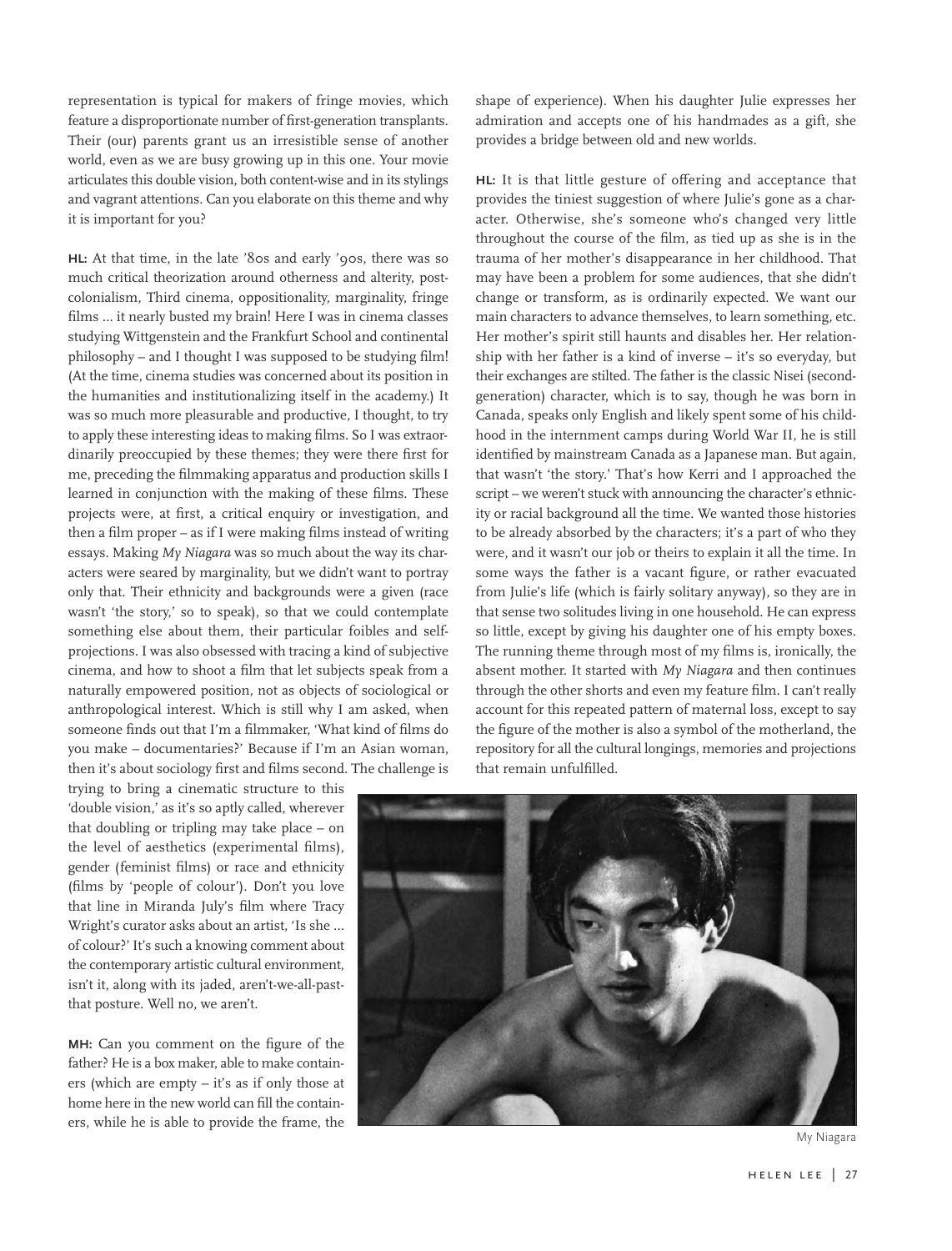**MH:** *Prey* (26 min, 1995) is a self-assured drama about Il Bae (or Eileen), who works in the family's convenience store and falls in with a young drifter. The move revels in the beauty of its stars, the hunky Adam Beach and beauty queen Sandra Oh. While their onscreen chemistry and acting chops raise them well above the level of eye candy, do you worry that their fine looks present an ideal the rest of us will never manage, and that this frustration will further the cycle of beauty debt and pharmaceutical potions that has extended the reach of capital into every moment of the consuming body?

**HL:** Sandra and Adam are hardly beauties of the typical sort, but they inherently have stories to tell, a lived-in experience that makes us want to know them. I'd be dishonest if I said they weren't cast for cheekbones, but more than the physiognomy, there's a steady gaze that holds your eyes. And most of all, the two had a chemistry that busted archetypes and memories of staid, objectified characterizations. So I don't think the film presents them as idealized figures in any way. (In fact, Sandra wondered why she had to look so grungy, but it was all in character to say that Il Bae got woken up in the morning with an emergency and stayed that way all day.)

**MH:** Could you elaborate on the title, *Prey*? This is a movie where every character seems both predator and prey.

**HL:** When we were in production we had another working title, *Automatic*, but that seemed didactic and cold, while *Prey* already sets up a kind of narrative in the title and has a metaphoric dimension. I don't remember exactly where the title came from – probably from Cameron (Bailey, my partner at the time), he's really good with titles. In any case, it's not meant to be literally interpreted. Although there is that section in the film where Il Bae sits down with her grandmother, Halmoni, to watch a

nature documentary on *tv*. This is shortly after the surprise encounter with her semi-naked, now banished Native lover in the same room. Avoiding the obvious, Halmoni remarks on a lion devouring its prey, correlating it with Korean survival, not without nationalistic pride. But then she's completely oblivious to calling this Native stranger a 'foreigner.' Who is foreign, native or other here? The immigrant still trumps the Native on Canadian soil, both economically and socially. In terms of enfranchisement, visibility and power, it is still, ironically, immigrant lives that have advantages over Aboriginal people. And it's a sorry state, isn't it, to be comparing and contrasting oppressions, but these differentials in history, and educational and social opportunities, must be taken into account. Factor in the privileges of whiteness and class, and there's a minefield of difference at play. There are no 'white people' in *Prey* (save the pawnshop owner) who act as a 'base' from which people of colour are positioned as being different. And that's the one thing that's common in all of my films: we are the 'base.'

**MH:** Among other matters, *Prey* relates a story of young love (whose desire makes prey of each other). Does love occur only where there is something missing – a deficiency that needs to be smoothed through touch and language? Despite their wounds, both Il Bae and Noel appear to be trying on roles, posing with guns and lovers, sometimes shopkeeper or juvenile delinquent or dutiful family member. How do the pictures that surround them, that they are busy occupying, help or hurt them in coming together? Please forgive this dangerously naive question, but might your movie also suggest that ethnicity itself can be a pose or position?

**HL:** There is a certain amount of positioning that occurs as soon as you place a non-white character onscreen. You automatically do the mental calculus from your position as a viewer – it depends where you're placed or how you place yourself as a spectator, how



you can thus read the character. An insider can have 'special knowledge' or assumptions about the character, which means less explaining is needed, or a different approach. We already know that backstory. Can the same be said of, say, gay characters in a movie? You can go only so far with that logic. Because then we're relying on generic stereotypes, even as we play with and manipulate them. Il Bae and Noel were entirely independent creations, but they are constantly flirting with each other on that edge of race, ethnicity and gendered expectations around desire. The challenge was to frame it in a dramatic story that seduced you and shook up your expectations.

**MH:** Il Bae has lost her mother, Noel his sister, and Il Bae's father has lost both his wife and homeland. Is the displaced place of the

Prey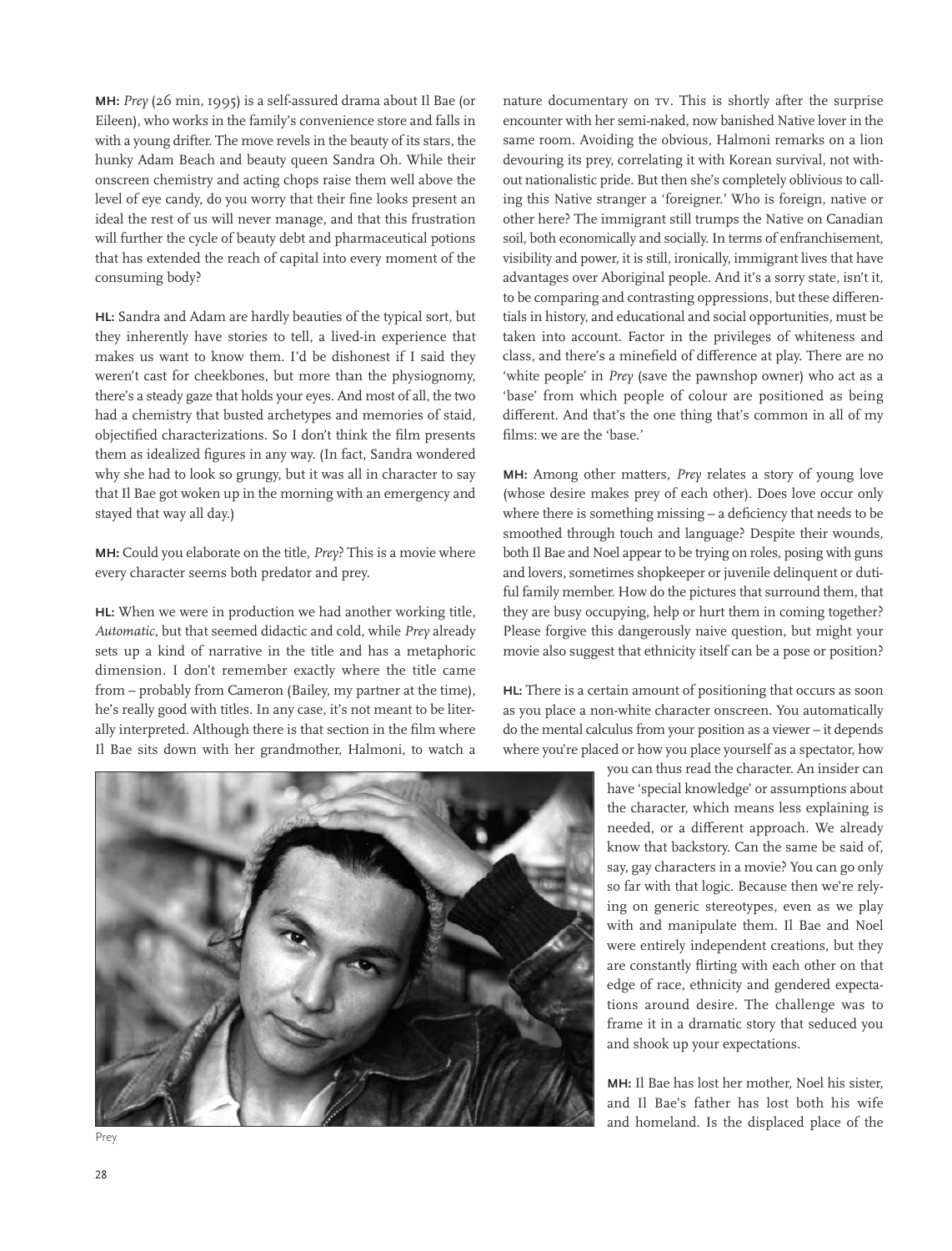

 immigrant always one of loss? Is every gain measured by what must be left behind? Is that why you conjure this geometry of loss?

HL: I do think the immigration story is suffused by loss, and not only the gain of a new life in a new country. Somehow there's a conflation of mother and culture in my films; this yearning for cultural connection is symbolized by the lost mother. The relationship between Noel's loss of his sister and Il Bae's loss of her mother, tenuously linked in the story, is also a linchpin for their connection – not that they should be defined by negatives, however. They've both known sadness in their lives, that much is shared. And how does one calculate loss, particularly a concrete one such as a family member? I can imagine that one feels that loss in the body, like the perpetual pain of a phantom limb. If you leave your homeland, the loss can be as profound as the gain. I think of my aunt, who my father sponsored to Canada in the early '80s. I don't think she stayed six months, not even two changes of season (maybe it was winter; that would drive anybody away), before returning to Korea. Of course, it was because she was in love with a man from her hometown, who she eventually married. But the connection to the homeland can remain forever compelling. Look at all of Canada's immigrants who return 'home' on a regular basis, to the point of buying land with the expectation of retiring there. So where is home, really? In the most positive light, it's like having two homes, which isn't a bad deal at all. But you need economic flexibility for this. Or, conversely, economic burden – for all the people who make monthly remittances to their parents or relatives – another familiar immigrant duty.

**MH:** If shorts mattered in this country (or any other country, for that matter), *Prey* might have become Canada's *Do the Right Thing*. Does the marginal status of shorts trouble you, or does it

provide more freedom (no one is looking, so you can do what you want)?

**HL:** *Do the Right Thing* was a watershed film for its time, a no-holds-barred provocation on cultural politics that seemed to define that era. It was extremely influential for a whole generation of indie filmmakers, of colour and not, who felt like they needed to address these issues, if not as head-on as Spike Lee did, at least in a way that was culturally responsible and, moreover, culturally relevant. It was very 'new' for its time, very exciting. As for the shortfilm format, I remember attending the Clermont Ferrand Short Film Festival in France with *Prey* and realizing, hey, shorts are not marginal here in Europe at all; they make them in 35mm and they're shown before features in theatres and bought for television. Canada and the U.S. have caught up somewhat, but the

status of the short filmmaker is still zip. In Europe, you can be a short filmmaker forever, and not necessarily have to 'graduate' to making feature films - it's a viable format. But I didn't start off making films with the ambition of making features. Shorts were very much my world, having worked at *dec* Films in Toronto and Women Make Movies in New York; the arena of non-theatrical film and video for the educational market was/is mainly short films. To me, they weren't marginal at all, and I made short films with that attitude. Every frame, every scene and every minute had importance. The fact that it was under 45 minutes and would never show in a film theatre or be known to general audiences, that had no bearing. And then my purview widened some more, as I went beyond my own intellectual and aesthetic pursuits to realize there's a whole world out there who didn't even know what a short film is. I was, maybe, wilfully naive about it.

**MH:** Do you feel responsible to your 'community' to represent their loves and lives? Is there a notable gap that your movies embrace and do these omissions (the movies that haven't been made yet) create pressures to make accessible, positive pictures?

**HL:** I definitely felt/feel like part of a community, albeit one that has shifted and splintered over the years. I'm acutely aware of my filmmaking peers who are women, who after some promising short films had children or got married or moved on to other work. It's the men who remain, actually. Most, if not all, of my filmmaking colleagues now are men. But the pressure is all mine, the pressure to produce, to make films that are good and that matter. I think if one were pressured to make accessible, positive pictures, that'd be like some kind of Disney film or afterschool special. Given that I was raised on that kind of suburban-fed media fare, it wouldn't be too far off for me to make that kind of work. But if you mean community-minded films or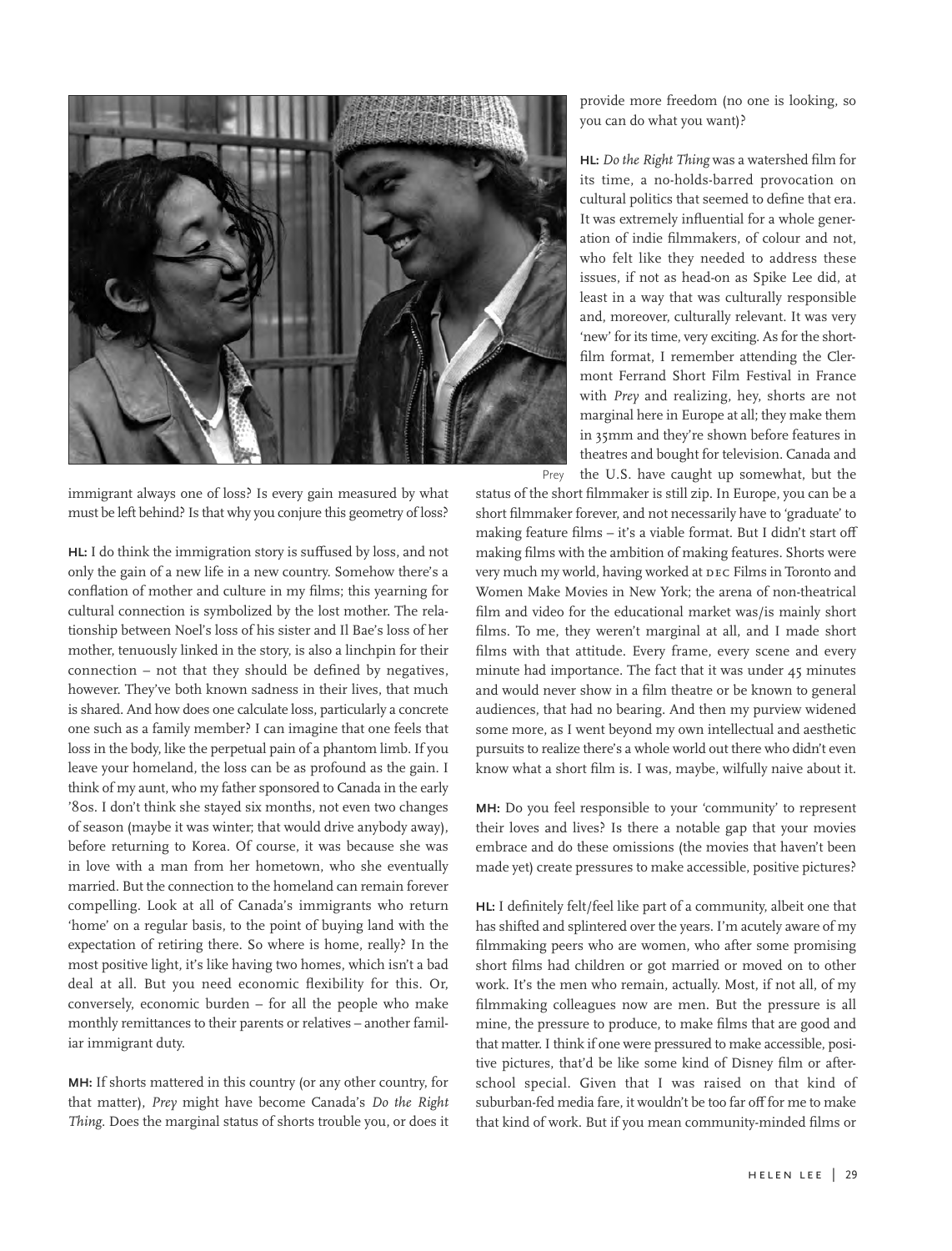

#### Prey

videos, well, social responsibility can only go so far. So many other things (European art cinema, experimental film, semiotics, etc.) have demented my brain. The desire to reach many people, though, without compromising too much the kind of work you want to bring out there, that's another trick. And film distribution – well, that's another game altogether.

**MH:** *Subrosa* (22 min, 2000) is a pop-coloured monodrama about a 20-something orphan, newly landed in Seoul to look for her mother. This quest narrative ends with little resolution: the city turns into an increasingly blurred and abstract backdrop as she uncovers few clues. Why this story that refuses storytelling, these arrested moments shirking any sense of closure?

**HL:** I never feel like my films are at all autobiographical, but the desperation and futility of the protagonist was something I felt while making *Subrosa*. The film originated as a kind of prequel for the feature film I was developing at the time, called *Priceless* (which was never made), which dealt with the same character five years on, still living in Seoul, still engaged in a fruitless search for her mother, among other trials. I'd been enamoured with Korea for a number of years. It's the place of my birth and, at the time, a country I knew very little about. So of course it had a huge place in my imagination. For immigrants, there are two contradictory impulses about your home country: one is to negate or ignore it, and the other is to romanticize it and puff it up. I did the latter. I had wanted to make a film in Korea for a number of years, but had a hard time finding the right shape for it – it is indeed a kind of inchoate, all-consuming feeling you're trying to hammer out into script form, which was a difficult task for me. But, oddly, the script for *Subrosa* came out in a couple of days. I was in the throes of a personal crisis, a breakup that I was taking very badly, and the film came out of my wallowing. It was shot in a number of video formats (1-chip and 3-chip Mini*dv*, Beta *sp*), then transferred to 35mm film. We shot it over an eight-day period and somehow the small five-person crew I originally planned ballooned to 15 – although we were still quick and mobile enough to grab shots in markets, on the streets, by the Han River (there are no filming permits to speak of in Korea). There was enough of a narrative impulse, enough of a kind of story musculature, to permit these 'abstractions,' as you say. I was aware that the fish-out-of-water and search-for-roots story was familiar enough to take other liberties, and I let these scenes slacken into something else. Yes, there was definitely a sense of the closer she got, the further she was, and that her search was less about finding her mother than about losing herself. I think it's a self-obliteration story.

**MH:** The lead is often lensed in extreme close-up, whether taking in her first impressions of the city, talking on the phone or checking out floral arrangements. The camera proximity centres the action and grants the viewer an anchor. We are always seeing with her, alongside her. But is the closeness also a kind of deception, because we don't find out so much about her? Like her lost mother, she is close and far at the same time. We discover little about her in a strict biographical factoid manner – perhaps there is another level of knowing that arrives before that, and that is finally more powerful and more cinematic?

**HL:** Again, I wanted our knowledge of this character to be organic and not psychological. You may be detecting a kind of antipsychological refusal of character, at least in the Western sense, where we enunciate all the time who we are, our tastes, our status, our opinions, our sense of ourselves in every way: what we like to eat, where we went to school, our favourite authors. This is a conception of individualism that is wholly Western. We know very little about this Subrosa character. She wears a red coat. She speaks English in an off-accent – although, in fact, she speaks very little. There's a diaristic feeling to the film. The closeups you mention are part of an exploration of subjectivity that had been obsessing me for some time. But those decisions also came along with tiny, hand-held cameras that allowed us to fit into tight spaces and produce tight frames. There's something about seeing someone so large onscreen, getting to know an eyelash or a mole; sometimes that says enough about the character, because that's all she's willing to tell you. The danger, especially dangerous for Asian characters, is to end up being called 'inscrutable,' because then you're finished. The viewer doesn't have an entry point and it's game over. There's that fine line between enigmatic and unknowable, a line that many art cinemas graze against, that may be compounded by ethnic or cultural differences that further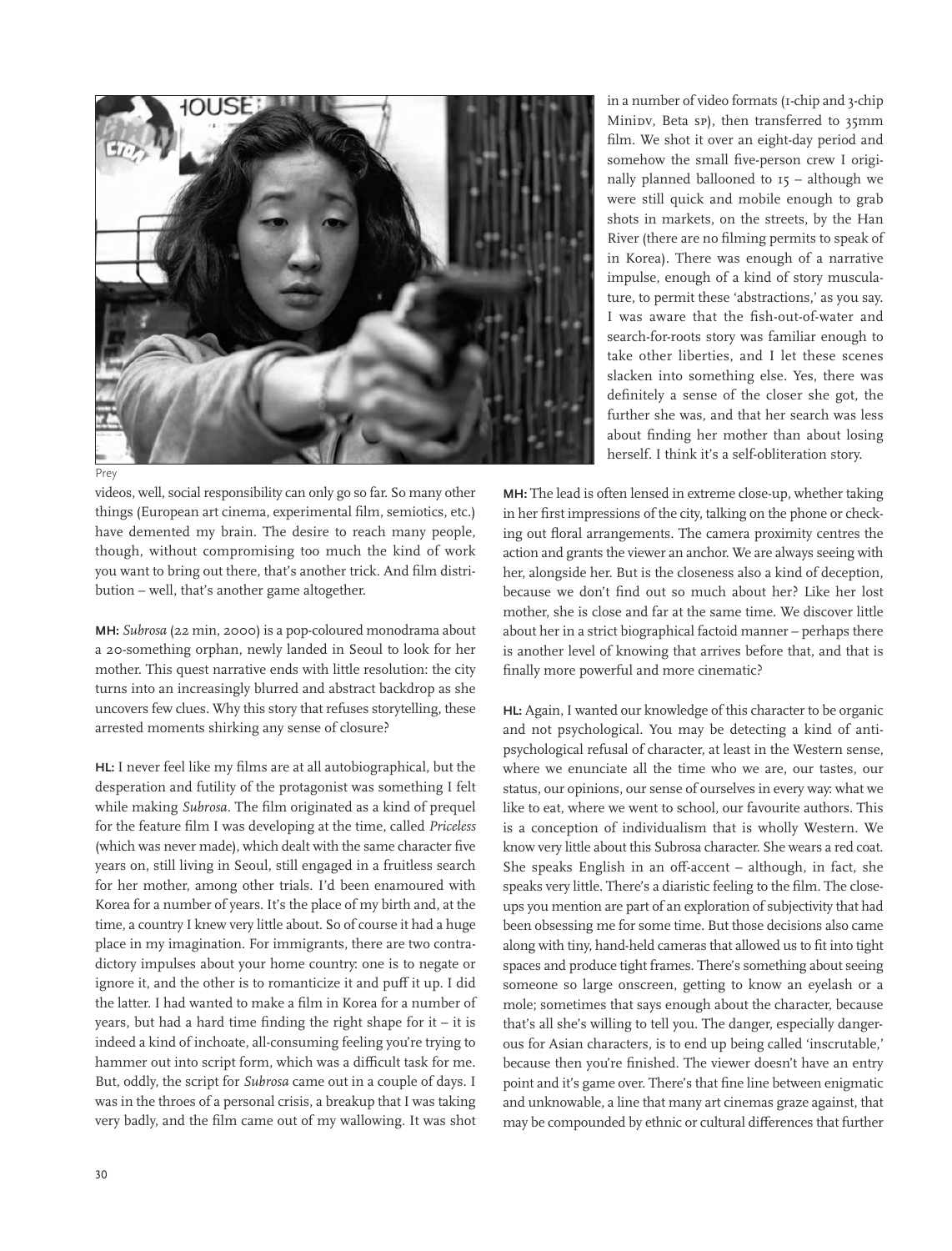frustrate or intrigue the viewer, depending on who s/he is. As the main character plunges deeper into an unknown Seoul, she loses herself even more. When she plunges into the river and emerges, she arrives at a zero point. As if she's been born again.

**MH:** She is the visitor, the seeker, and is corralled into a bar where she has a nearly wordless sex encounter with the handsome barkeep. You deliver this extimacy in a single, red-tinted medium shot, but I'm wondering if you could elaborate on the question of onscreen sex. It so rarely approaches the boredom and disgust, the rawness and emotional accelerations, of 'real' sex – is it possible? Pictures have allowed the surrogate experience (as if we were there … ) of so many things, does sex lie beyond the image's capacity?

**HL:** She, the main character, is deliberately unnamed. When she asks to see her adoption files, to find out her 'real' name, she is denied access. She goes into this search with nothing but her body and her wits, and a small sense of history. The fact that she unwittingly mimics her mother's past, travelling to the army-base town, visiting the brothel for information, and then has passionless sex with a stranger – well, it's more than ironic. I want to cry for her. The red-tinted shot is alluded to early in the film when she checks into a *yeogwan* (small motel) where she pulls on the overhead light, fluorescent white and then red. All the love motels have it – the red light that's supposed to be sexy or discreet or something. It's pretty lurid, that's for sure. And it's the same red light under which she has sex. It seemed very appropriate. As for capturing 'real sex' on film, I'm not sure what to think of all those 'non-simulated' sex-cinema experiments by Catherine Breillat, Leos Carax and the other French filmmakers, or the American one by John Cameron Mitchell (and future blogspots or reality *tv* cable shows – just the thought itself … I'd rather not), except that you invariably feel a bit like a voyeur. But I know in my films the

sex acts are more signifier than signified – it's about much more than the act itself, and I think most filmmakers would tell you that. But sometimes, like for the aforementioned filmmakers, the act itself is what's important. I think cinema acts as a kind of 'condenser' for all sorts of things, including sex. And the fact that the emotional and physical components, inextricably linked in most forms of sex (even when they are 'unemotional' or 'empty' experiences – the lack still means something), exceed the limits of cinema's capture – is that a bad thing? Cinema is many a marvellous thing, and functions from mirror to mimesis to metaphor, but it's not life. Yes, at times cinema can be realer than life itself, but sometimes woefully not.

**MH:** One of my enduring frustrations is the coverage of 'independent' media. Cover after cover, month after month, there are stories that take readers behind the scenes, the making of this month's big flash.

But there is a story much larger than any of this that is seldom told. Many of these folks will never appear in any kind of magazine again, because after their 15 minutes is over, they will hit a wall of impossible funding they won't be able to climb over. I've yet to speak with a feature maker who hasn't been cast into the wilderness, wondering if she would ever make another movie, unable to raise interest or money in her new project(s), no matter how successful or heralded her past efforts. You have gone through this experience in trying to make *Priceless*, and I wonder if you could take me through the frustrating steps that have led to the current impasse. And I can't help but wonder whether questions of ethnicity and gender exacerbate these problems.

**HL:** As you said, regardless of gender and ethnicity, every filmmaker has had these problems. But perhaps it's best to think about these not as 'problems' per se, but just a natural, inevitable part of the process of filmmaking. And the process can be soul-



Subrosa

destroying. Most of my peers from my 20s have fallen away to other professions outside of film, adjacent to filmmaking (such as teaching) or steady-paying gigs (jobs in *tv*). The irrefutable, practical aspects of making a living and feeding yourself come to the fore, never mind taking care of a family. It's okay to starve for your art in your youth, but few of us have the means and heart and single-minded devotion that independent cinema demands. At the end of every project, you're left with a blank slate, returned to zero. You might have garnered some good reviews, sure, and attended some festivals, and made the rounds of university classes or had the occasional speaking or guest-teaching gig, but in terms of continued sustenance it's a hard trick, isn't it? I worked four years on a film that was never made. We garnered continual interest, and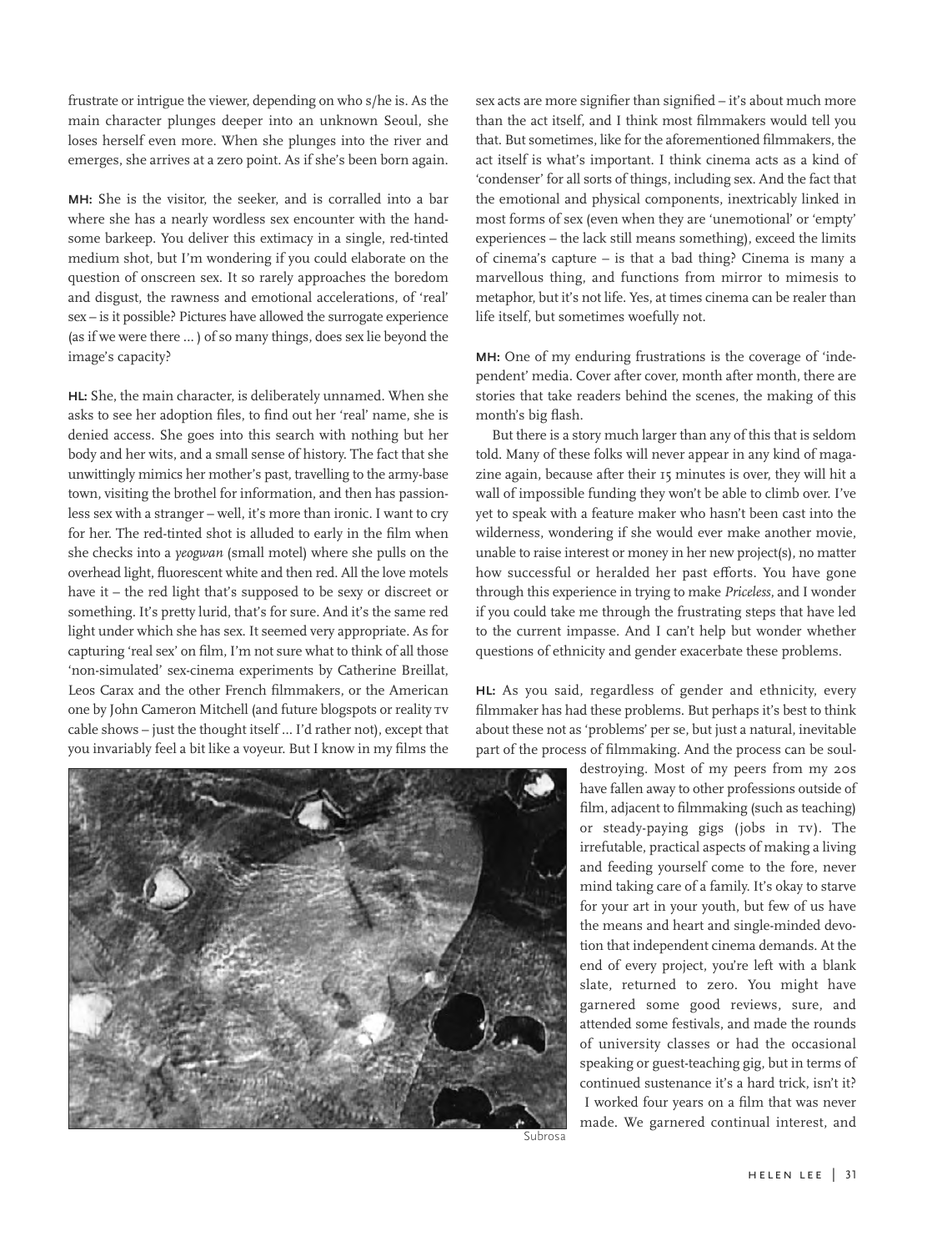attended every selected market from CineMart in Rotterdam to Independent Feature Film Market in New York to International Film Financing Conference in San Francisco, to Pusan. Is this in any way sane or normal? No, of course not, it's potentially selfdestructive to put so much of yourself in a project and have it fail. It's like starting a small business that goes bankrupt before it even opens. And then there's the whole psychic, emotional and intellectual investment that seems all for naught. A colossal waste of time and energy. But then you think, hey, maybe it was good practice to write 30 drafts with four different script editors (because, as Toni Morrison says, there's no such thing as writing, only rewriting) and to continually defend its reshaping, even though it still wasn't good enough in the end. I think there's an alchemical aspect to filmmaking, outside of logic and reason, akin to karma, that works in your favour and tips you toward a green light, or not. Sometimes it's your time and sometimes it's not. Most people can't wait it out.



Subrosa

*Priceless* was a culmination of all the ideas I had explored in my short films about ethnicity and being an outsider, about cultural displacement and estrangements. But it would be set in a new location for me, Korea, before the plot moves it back to Canada. It was a fish-out-of-water tale, with some thriller/crime elements (starting with an immigration scam that turns into an inadvertent child-kidnapping case), but it was an essentially personal story. It's now five years dead. At the time I thought the funding structure disintegrated and my relationship with producers along with it, but now I realize the opposite is true. Canadian international co-productions with countries other than England or France or Germany (where deals are made in the lingua franca of English) were fairly rare, and the Canadian producers simply felt threatened by the prospect of working hand in hand with a Korean production company who didn't speak their language but would have equal say. This was shortly after the *imf* collapse of the Korean economy in 1997, mind you. The irony is that now, with Korean cinema being so hot, it seems like the time is ripe for this kind of film to happen. But back then it was wild, unexplored territory. And, simply put, Canadian producers are a cautious lot, with a lot of tethers choked to the purse strings. It's the whole oxymoron of the term *independent*, which often means dependency on a lot of things, including funding sources tied to deadlines, policies, quotas, etc. It was altogether a demoralizing professional experience.

When *Priceless* collapsed, co-producer Anita Lee approached me about making *The Art of Woo*. It would be done very quickly, and ultra-low budget.

**MH:** Could you continue with your story about *The Art of Woo* (90 min, 2004)? The version I (badly) remember is that you had a treasure-island deadline: if you finish a new script in six weeks, we'll get you the money to put it onscreen. Was your turn toward

> romantic comedy a move away from the heaviness and difficulties of the *Priceless* years? Could you describe your favourite moment of the shoot?

> **HL:** The fact that it was a romantic comedy was definitely interesting, because it was so different and out of my usual sphere of reference. And yes, the lightness was very appealing. I remember I had to rush out and watch all these classic romantic comedies to study the genre and understand the structure of these stories better, to see how we could add our own twists of gender and ethnicity into the mix. The first draft was written very quickly, in about two weeks. We rushed it off to the Canadian Film Centre's Feature Film Project, to make a deadline. The program offers 100 percent financing for a low-budget film, and

that budget is \$500,000. From the beginning it was an ambitious plan, because the script isn't truly a low-budget kind of movie – tons of locations, characters, lots of art department and costume requirements. We worked with Peter O'Brian, the then-executive producer of the *ffp*, and he was extremely supportive and found the themes of mistaken identity and masquerade intriguing. We had a scheduling conflict with the intended female lead (Sandra Oh, whose *hbo* series was unexpectedly renewed for another season), and the production schedule was fixed (*ffp* had to spend Telefilm money before the next fiscal year), so we undertook a casting call for a new lead. We eventually cast Sook Yin Lee, who took time off from her *v*<sub>J</sub> duties at MuchMusic and even did a crash acting course with Jacqueline McClintock in Montreal. It was a harried, intense time. The upshot was that it was less than a year from project conception to premiere at *tiff* the following year – pretty remarkable in itself.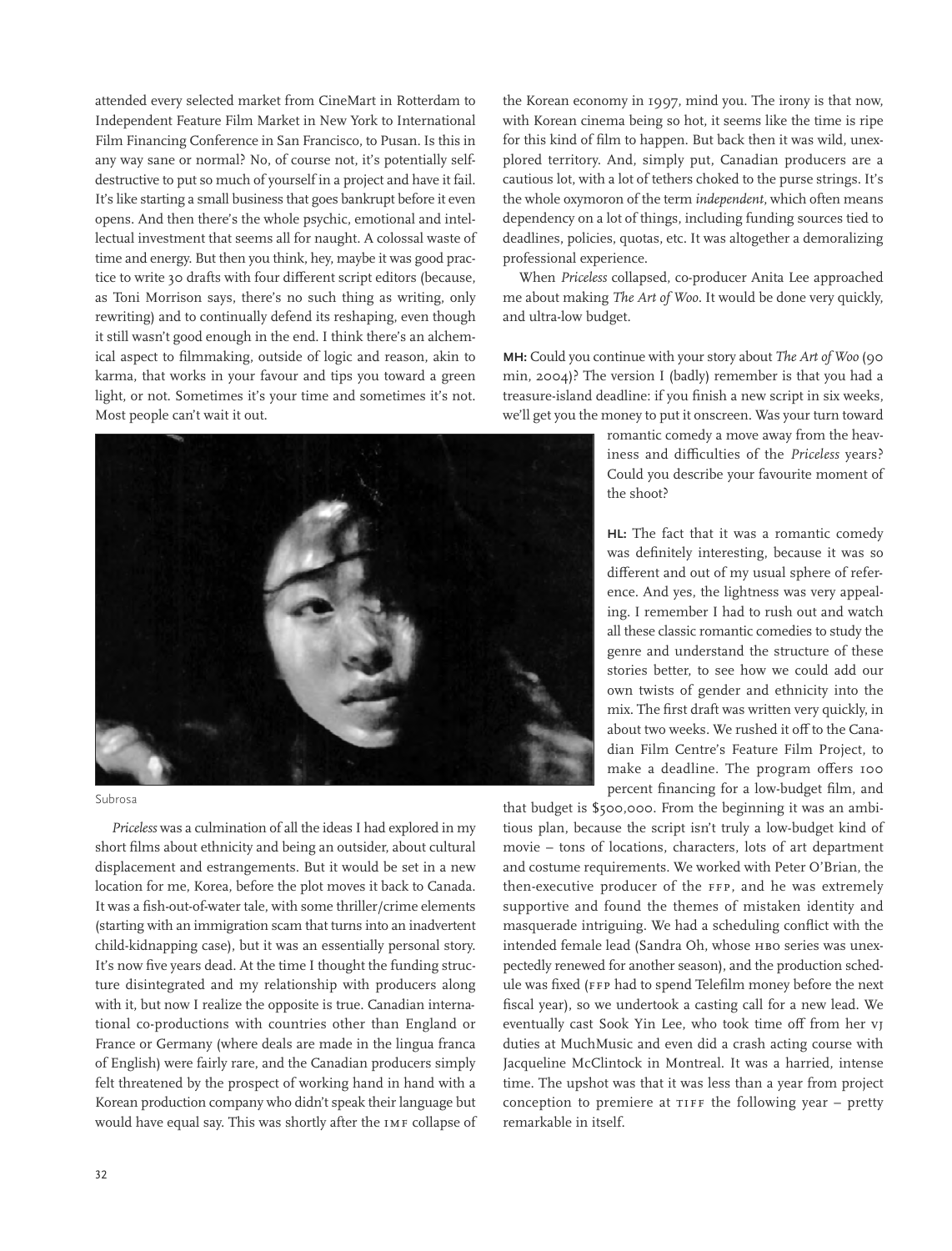I've always loved the soundtrack stage of making a film. One of the highlights was working with Ron Sexsmith (who won a Genie for his original song contribution) and Kurt Swinghammer, who both wrote the film's score. And it was fun to include members of Toronto's artistic community (Michael Snow and Suzy Lake were very gracious in lending their artwork) and incorporate familiar locales (the Power Plant, University of Toronto, Archive Gallery Inc. opened their facilities to us). What was not particularly fun was to be so rushed in the shooting (20 days), with limited resources in time, equipment, manpower, etc. It felt that we shot just barely enough to cover the script, not enough to attain performances and coverage from the angles we really wanted. But then every filmmaker at almost every budget level would tell you that. Filmmaking is an art of compromise.

**MH:** Alessa Woo is a social climber forced to choose between love and money, represented by two suitors, the playboy *avec* mansion and the Native artist who has just moved in next door. She is also a self-made picture, posing as an Asian heiress and living beyond her means. What was your interest in this picture within a picture, and why this traditional division in matters of love?

**HL:** Alessa is not exactly a likeable character, is she? We found that question coming up – her glibness, seeming superficiality and mercenary ways – how could the audience ever sympathize with her? For some reason I never cared about it. Or rather, I think we can see through her 'character' – the pose she puts on for people, the airs she takes on. The film was, in some ways, meant to be a confection, a froth to be enjoyed and consumed. I had hoped to insert my usual interests in gender and race along the way – the class distinctions, social anxieties and cultural displacements of her character. We were aware of trying to do a take on classical romantic comedy, albeit with these twists. At first we conceived it as a runand-gun kind of shoot, given the parameters of time and budget. After meeting with the cinematographer, we thought, why not try to make it more classical? I'm not sure that was a good decision in the end, because we weren't playing with the beautiful sheen and expanse of 35mm, where you can revel visually in the image, but were shooting digital video that was transferred to film. So the film has another kind of look, blown out sometimes, with intense and saturated colour. As for the splits in her personality, the picture within the picture you mention, we were trying to convert a late-'50s/early-'60s bebop Cinderella escapade in the present-day art scene of Toronto. But because the lead was a person of colour, why not give her a happy ending? She (and we) deserve it.

**MH:** Some notable performers insist they never read reviews, good or bad, because those opinions only get in the way. Writing about movies has become distinctly more shopping-oriented in the past couple of decades; the marketplace is filled with stars and thumbs that say simply: buy this picture. Or don't. Has this dumbing down affected the way movies are made? How did you feel about your *Woo* reviews, or did you read them at all?

**HL:** I think everyone has expectations around their first feature film, but in my case this was diluted by the fact that *Woo* was made and *Priceless*, that stillborn child of a movie, wasn't. When the film was released domestically, it was slashed by critics, who, while they've never loved Canadian films in general, seemed to take a particular disliking to *Woo*. To be honest, I took a masochistic interest in reading the reviews, quite possibly because I worked as a critic (music writer for *NOW* magazine) before I became a filmmaker, and I can sometimes similarly distance myself from my work. Or possibly because I think you can also learn something from your reviews, that even if you don't care for that critic's taste, it's still part of a public response. It's amazing how things are received and read in ways that you never expected or intended. I tend to wallow anyway, to mull over and consternate to no productive end. It's all part of having an obsessive character, a trait common to all filmmakers, I think, because filmmaking is, if nothing else, a completely obsessive activity. I read movie reviews like everybody else, to find out if a film is good and deserving of my time: do I want to go out (to the theatre, to the video store) and sit down and watch this movie for two hours? Only recently have I turned off films if I don't like them, because like some folks I'm also afflicted with a completion complex and feel I should watch until the end to know whether it really was good or not. But as time creeps on, and minutes become scarcer, I just switch the thing off, and sometimes even walk out of the theatre.

Overall, though, apart from a few exceptional critics (A. O. Scott, Jonathan Rosenbaum, Jim Hoberman), there aren't nearly as many consistently interesting people writing in film as there are in music. While the aesthetic and ideological underpinnings of serious cinema are ripe for intellectual consideration, it is, oddly enough, in music that you can find truly stellar writing about the art form. I think it's partly because writing or criticism is such a projection itself, that what's on the film screen somewhat limits the scope and scheme of the writing about it, whereas music is a complete abstraction that invites the full play of your imaginative powers. Yes, you can seize on the music's genre, history, artist's oeuvre, lyrics and other concrete things, but often that is the least interesting aspect of reading a well-written review. Often the delirious devotion and exuberance of the fan comes through in a review that perfectly encapsulates, in words, what moves you about the music. Film writing is often completely passionless.

**MH:** Every artist I know makes dazzling things on occasion, and then years might follow that are filled with variations on the same theme, or the minor chords, placeholders, the marked time between new ideas or bold expressions. *The Art of Woo* feels like one of those movies. How strange that it should be your longest work (not to mention that smooth Dolby sound and 35mm image). The smallest has become the largest: does this seem similarly disproportionate to you?